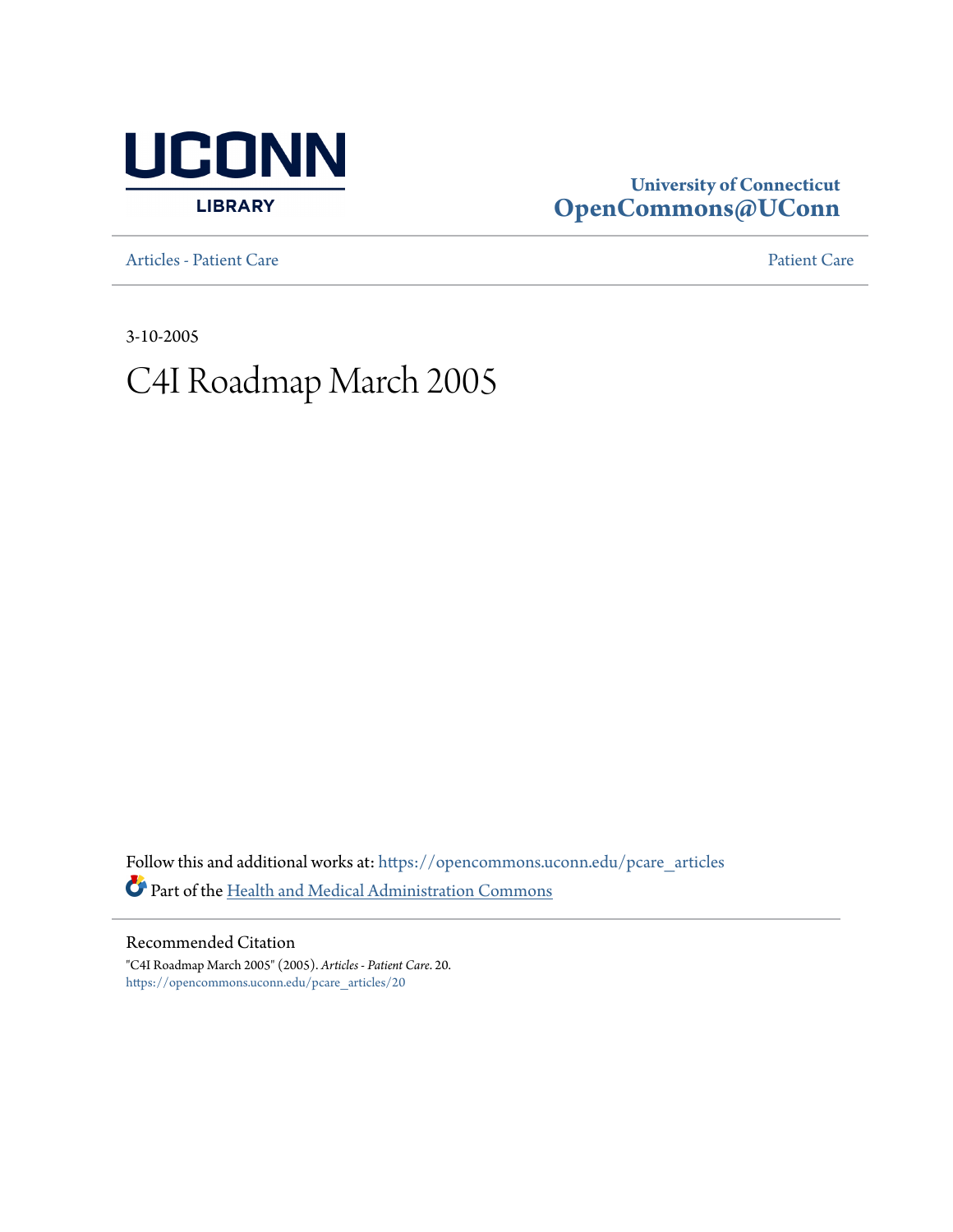Roadmap

# Collaborative Center for Clinical Care Improvement

Patient Safety and Quality Care

Submitted: March 10, 2005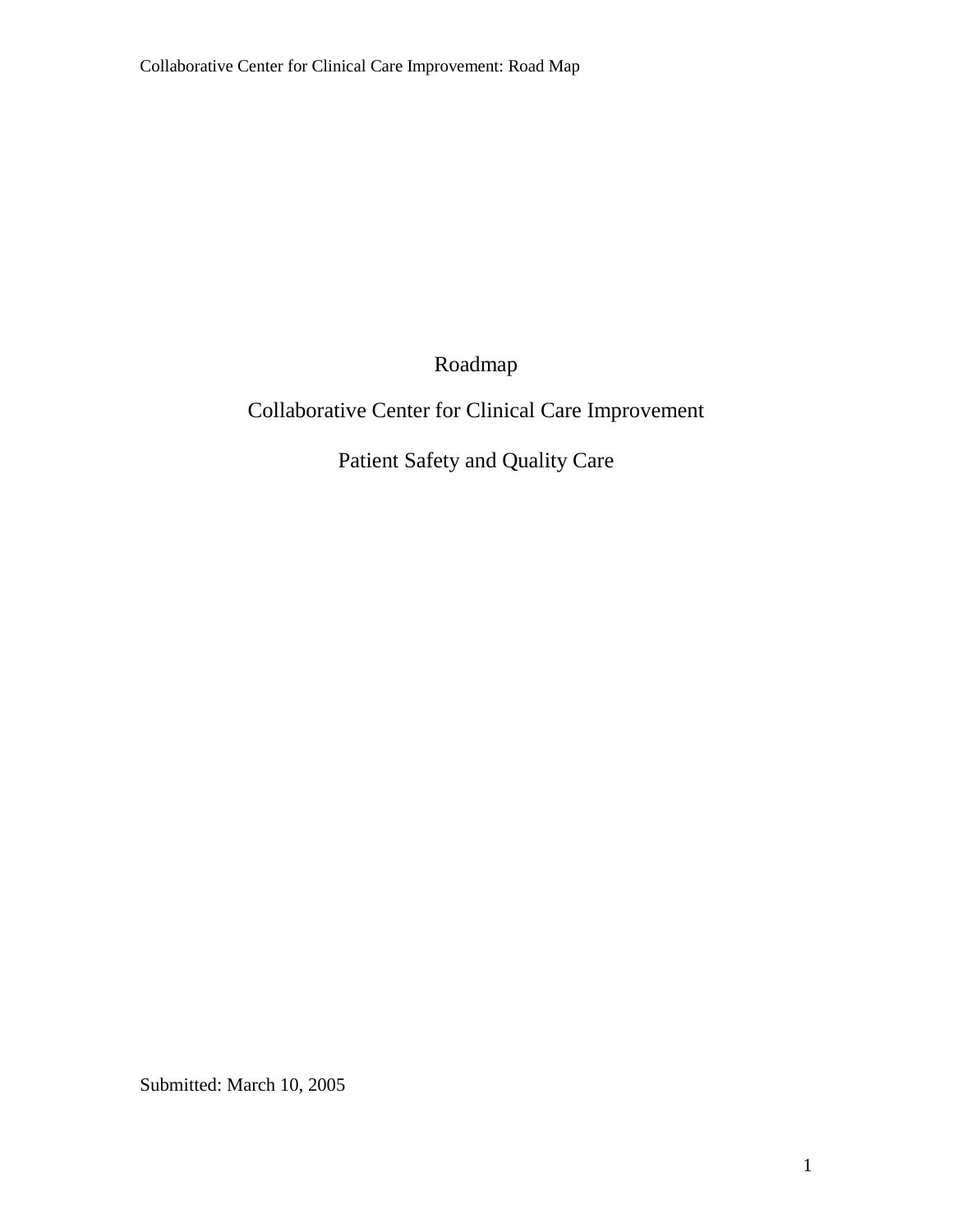# **Table of Contents**

| CCCCI Roadmap: Phases for Change and TimelinePages 6 - 10 |  |
|-----------------------------------------------------------|--|
| Phase One: Decide                                         |  |
| Phase Two: Prepare                                        |  |
| Phase Three: Launch                                       |  |
| Phase Four: Expand                                        |  |
| <b>Phase Five: Sustain</b>                                |  |
|                                                           |  |
|                                                           |  |
|                                                           |  |
|                                                           |  |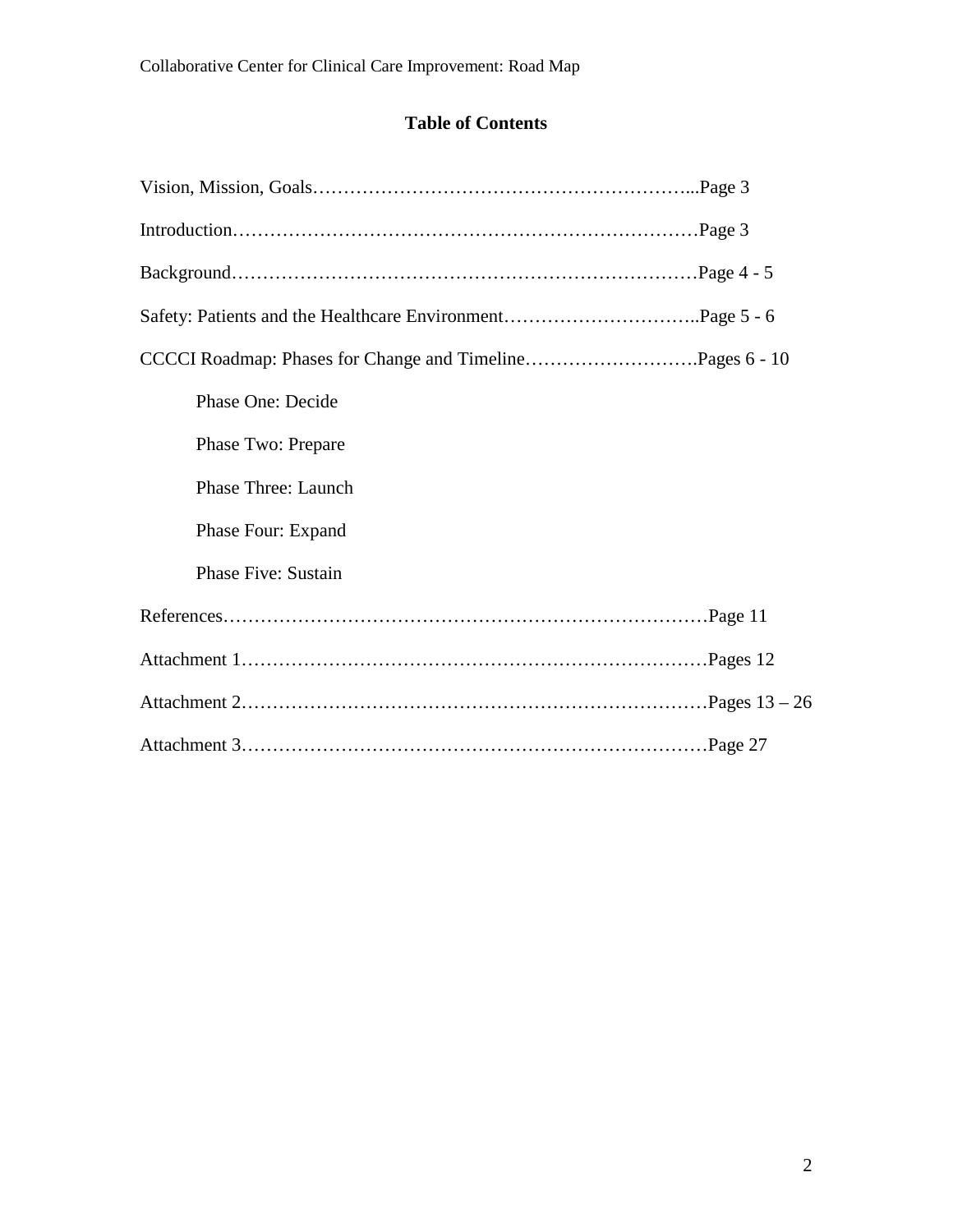# **VISION**

John Dempsey Hospital: Become the safest hospital in Connecticut.

#### **MISSION**

Create a culture of excellence based upon the highest quality of patient care delivered by the best staff in the safest environment.

#### **GOALS**

- 1. **Develop standards of excellence**.
- 2. **Cultural transition**:
	- a. Continuous improvement.
	- b. Develop organizational pride and sense of community
	- c. Foster collaborative work
	- d. Foster a no blame environment
	- e. Develop policies and processes that are transferable
	- f. Identify and foster research opportunities
- 3. **Track, evaluate and provide feedback to enhance outcomes**.
- **4. Educate and communicate goals to everyone.**

#### **Introduction**

Patients expect to be safe from harm inside the walls of a hospital. Increasing reports of medical errors and adverse events have brought these concerns to public attention. Although we have celebrated many scientific advances over the past several decades, many patients do not benefit because the healthcare infrastructure is inadequate to deliver care to all. Studies confirm opportunities to improve in areas such as inpatient vaccination for flu and outpatient screening for breast, cervical or colon cancer. (Institute of Medicine, (IOM), 2000, 2001, 2004). This document outlines the steps needed to further increase our focus on patient safety in John Dempsey Hospital through the development of a multi-disciplinary Collaborative Center for Clinical Care Improvement (CCCCI). The dimensions of safety and outcomes are briefly discussed to provide some perspective on the scope of these challenges (Strongwater, 2003).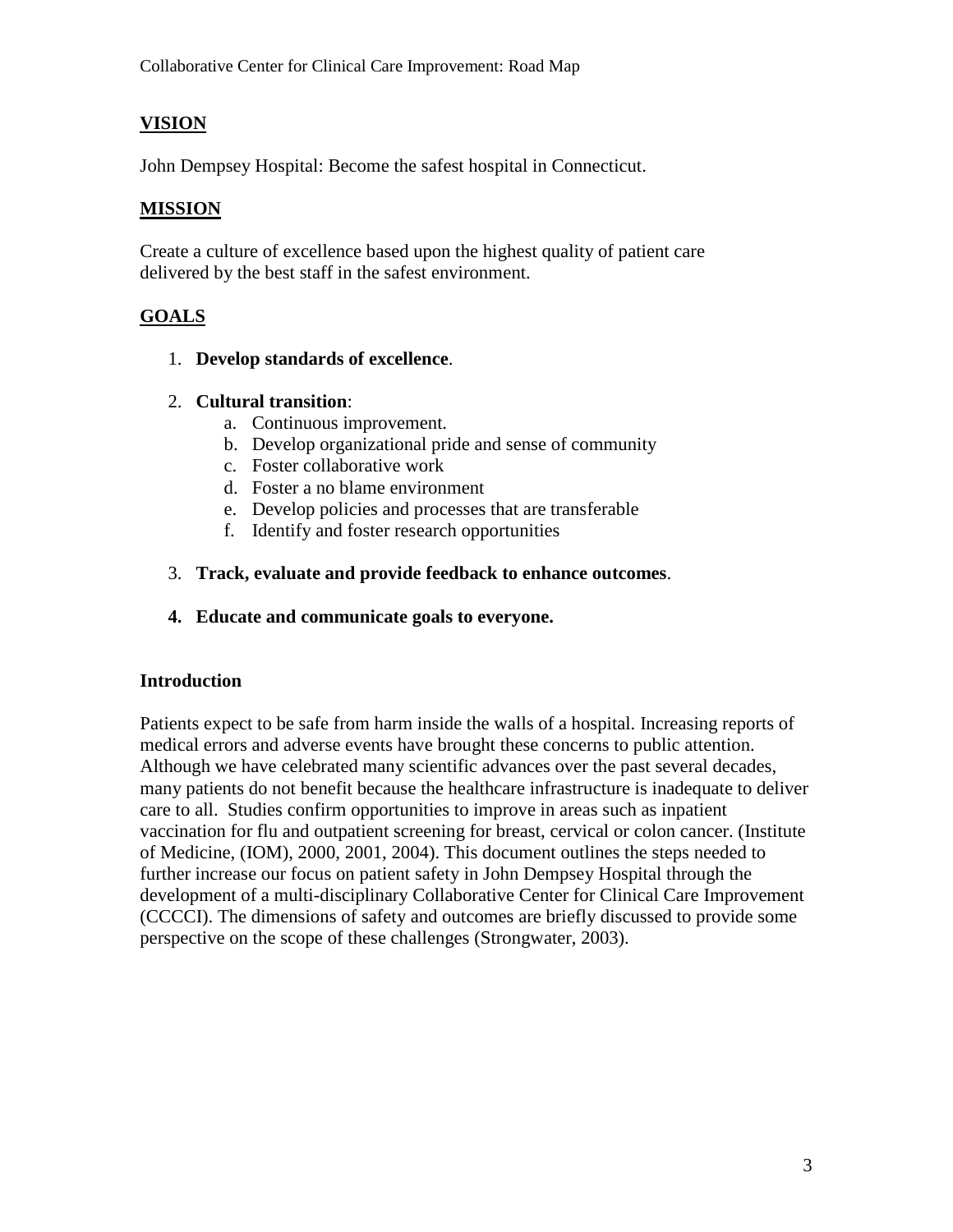## **Background**

With so many advances in medicine and well intended providers, how can there be ongoing safety problems in hospitals? To be sure hospitals are safer today than at any time in the past. Many "errors" may or may not cause easily detectable adverse outcomes. To understand the dimensions of these issues, it is necessary to understand that healthcare is what is referred to as a *complex adaptive system (CAS).* The component parts of a complex adaptive system allow providers the freedom to respond to stimuli in many different and fundamentally unpredictable ways (IOM, 2001).

Machines rarely break, even very complex ones, for example, computers, nuclear aircraft, automobiles, etc. How is healthcare different? Mechanical systems are inherently predictable. When a thermostat is set to control the temperature, it performs this function reliably. Healthcare is not a *mechanical system* with a simple linkage between cause and effect but rather is less predictable. *Complex adaptive systems* are inherently:

- 1. Adaptable: for example, bacteria can become resistant to antibiotics.
- 2. Follow simple rules: complex outcomes can emerge from a few simple rules.
- 3. Nonlinear: small changes can have large effects (e.g. impact of a rumor can change the mood and performance of an organization).
- 4. Demonstrate emergent behavior or novelty. Continual behavior is a natural state of the system; management of pneumonia varies among different regions in the country.
- 5. Not predictable in detail. Forecasting is inexact. Ultimately, requires observation in spite of modeling and studying.
- 6. Have some order. No central control required, self organizing (e.g. divisions within a department function independently of the Dean)
- 7. Have systems within systems or have context and embededness.
- 8. Co-evolve. CAS move forward through constant tension and balance.

A useful example analogous to healthcare is the weather. We know a great deal about the elements which comprise weather, we can measure and model it, but we cannot always accurately predict it. Healthcare functions in much the same manner, requiring direct observation to understand its outcomes. In this context, it has been said: *Think like a farmer and not an engineer. Every aspect of the health care system cannot be designed and predicted. The "farmer" creates the optimal conditions, but the outcomes will be predicted by natural systems (complex adaptive systems).* Thus, inherent to healthcare systems are elements of chance, due to human nature, and thereby the risk of an error or adverse event.

What are the simple rules that govern healthcare? In general, three have been described:

- General direction pointing (leadership)
- Prohibitions (do no harm)
- Resources and permission providing (incentives)

In discussing a center to assure safe care, it is also important to understand the roles of structure, process and outcomes.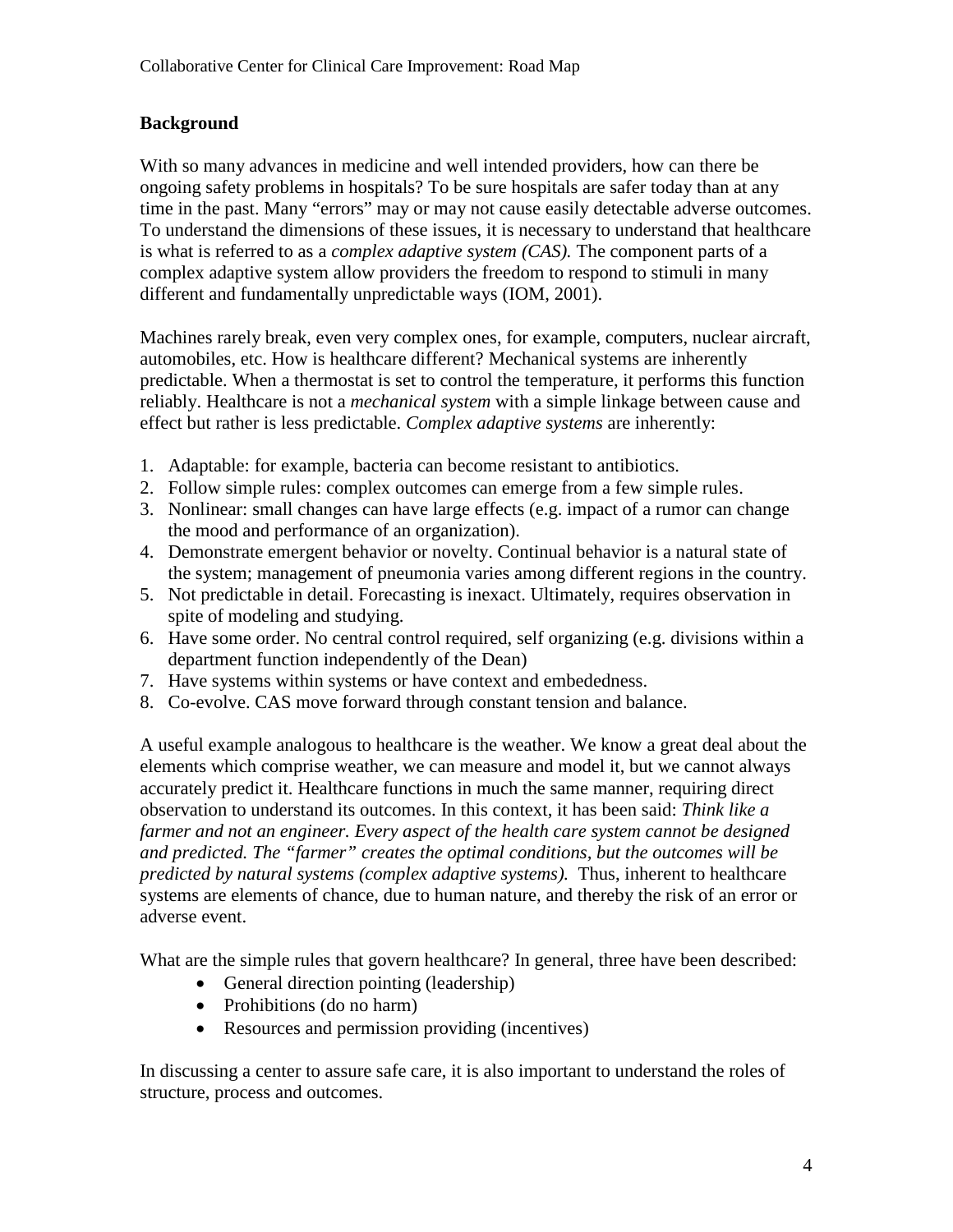- Structure: Health system capabilities, e.g. information technology, staffing
- Process: Interactions between clinicians, patients, significant others, that lead to an outcome
- Outcomes: Change in-patients health status

One other set of important principles are the elements in healthcare which comprise quality. One classification advanced by Mark Chassin describes quality in terms of overuse, underuse or waste/abuse (IOM, 2001). Examples:

- Overuse: unnecessary surgery.
- Underuse: lack of screening in populations at risk (mammograms, pap smears, blood pressure checks, and eye exams in diabetics).
- Waste or misuse: Reduction of lifetime infections (nosocomial infections); waiting (test result, scheduled test); transportation, processing, more steps than are needed to complete a task; unused inventory; extra motion, wasting both energy and time; defects in production.

# **Safety: Patients and the Healthcare Environment**

*Safety is defined as freedom from accidental injury.* Not all errors cause injury. Accidental injuries may occur as either the failure of a planned action as intended or use of a wrong plan to achieve an aim. To prevent injury, systems must be designed with redundancy, so called "*highly reliable systems*", which anticipate problems will arise but are managed in such a way as to avoid harming a patient. The construct of highly reliable systems with redundant safeguards is the approach used with complex systems in industry such as nuclear powered aircraft carriers. It has proven effective in risk reduction (Reason, 2000).

The health care environment should be safe for patients in all its processes and at all times. There should be a comparable standard of care at night and on the weekend. Care should be seamless (interdependent people must act in unison as a whole). Knowledge should not be lost (inadequate handoffs, documentation, and poor communications). There should be teamwork and cooperation among providers to avoid sub optimization (one discipline holding on to authority at the expense of the total system and patients). (IOM, 2001, 2003; Volpp & Grande, 2003)

To this point, healthcare as an industry has attacked these challenges through regulation and is being forced to react to advocacy groups. On the regulatory side, the JCAHO has required performance improvement initiatives, and of late, the public reporting of "core measures". These are a series of evidence based measures that reflect medical outcomes (Attachment 1) intended to force providers to pay more attention to their medical outcomes. External pressure has been brought to bear by the likes of the Leapfrog Group, who are redirecting employer sponsored contracts based upon evidence based medicine, specifically focusing on reducing mortality through the use of information systems (physician order entry), a requirement for site intensivists, and performance of minimum numbers of surgical procedures. Tactically, hospitals have developed *practice guidelines* or protocols to reach consensus and inform decision making. These initiatives have been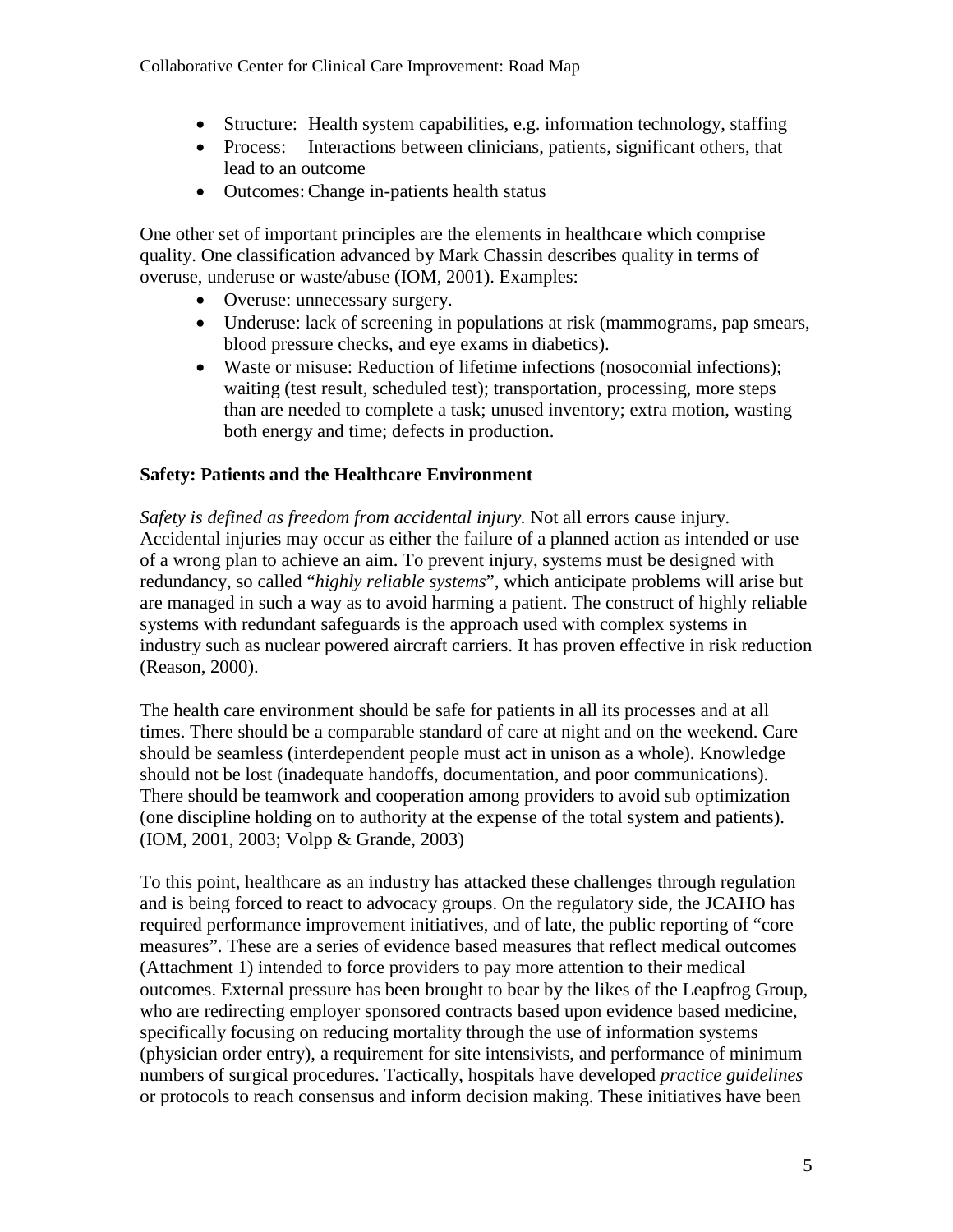seen by many in the medical community as intrusive, expensive, and restrictive (cook book medicine). Moreover, it is impossible to substitute a guideline for good judgment. Hence, although there is near universal agreement in the goal of improving patient safety, there is not provider consensus as to how to achieve these ends.

## **CCCCI Roadmap: Phases for Change**

DeFeo and Barnard (2004) present a roadmap developed from Juran Institute principles for quality performance. This roadmap moves through five phases which will be reviewed here as they apply to the planning and implementation of the CCCCI.

#### **Phase One: Decide (Development 2004)**

Our vision is to establish a center focused on enabling John Dempsey Hospital (JDH) to be the most error free hospital in the United States. The dimensions of care and a framework of what is needed to achieve these ends have been described in Crossing the Quality Chasm (IOM, 2001). The focus of CCCCI will be to implement best practices and define new processes to improve patient safety and reduce patient care errors.

At JDH, our most common adverse events fall into four major categories: medication errors, patient falls, management of patient experience of pain, and nosocomial infections. CCCCI will target these four areas first. We will also move to improve communications with house staff, attendings, nurses, and ancillary support staff. An assessment and evaluation of the JDH staff culture will be included in this process. These safety nets will attempt to back stop human behaviors to create *highly reliable systems* that anticipate risks (Reason, 2000). CCCCI will additionally focus on measurement, tracking and reporting systems as well as a reward system to celebrate and retain system gains. Often these gains are best made by small teams of experts working collaboratively to design system improvements and redundancies. We will encourage small team efforts through the use of trained facilitators.

# **CCCCI** Structure

- 1. Leadership: Dispersion theory suggests that meaningful change within an organization begins when 15% of its members change. To enable this campaign for safety, an accountable leader will be appointed and empowered by the Executive Vice President.
- 2. Resources: Staff will be needed to facilitate change, identify opportunities, organize measurement systems, etc. These positions do not have to be full time, but a sufficient percent of time/commitment of each individual needs to be made. Inadequate commitment will result in delays in exploiting known and developing new safety systems. The staff should include:
	- a. Physician Champion (s)
	- b. Nursing Champion (s)
	- c. Facilitators: Management engineer and/or knowledgeable change agents capable of facilitation and data analysis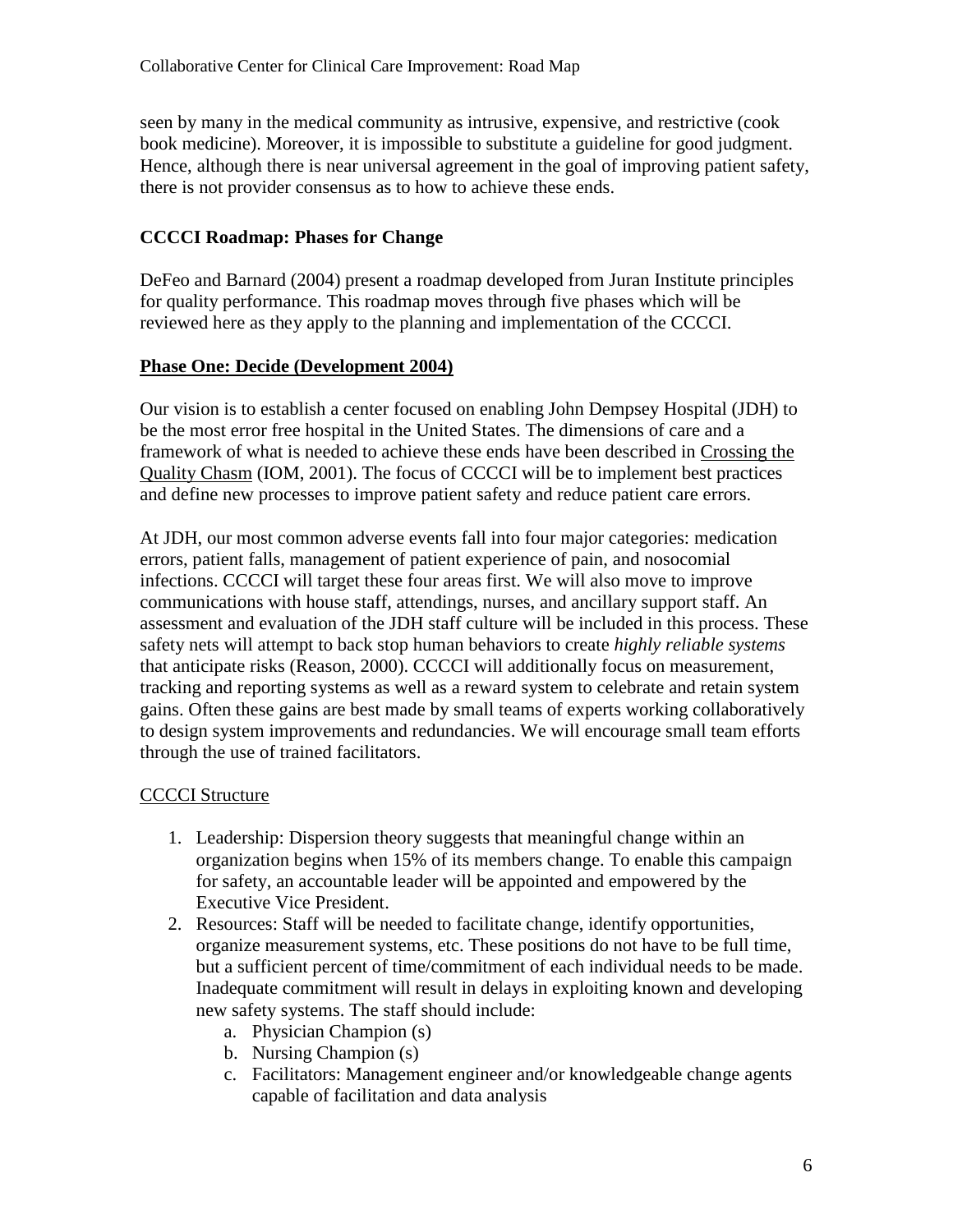- d. Information technology support to gather and compile data
- e. Secretarial/administrative support
- 3. Information systems tracking capabilities: Balanced scorecards (BS) for each work area will be developed and will incorporate safety metrics. Ideally, these will be embedded in the Patient Safety System (e.g. Lifetime Clinical Record). A process has been initiated using the signature programs as templates for these BS.
- 4. Protocols: As a starting point, UCHC should incorporate into the Patient Safety System available protocols with default orders written by credible sources based upon evidence in the literature or expert consensus panels. Two immediate sources of information: Ambulatory: Institute for Clinical Systems Improvement (ICSI), and Hospital activity: Zynx. There is an annual subscription cost for Zynx (protocols are updated constantly and cross walked to JCAHO accreditation standards). ICSI is in the public domain.
- 5. Risk tracking: UCHC needs to switch to a commercial product that tracks near miss and actual adverse events, identifies opportunities for improvement and enables a format to link to our other patient safety system. This will replace our RIR (Risk Information Reports). The Patient Safety Net system offered by the University Health System Consortium would accomplish these goals.
- 6. Space: Staff should be congregated.
- 7. Advisory Board: To enable the CCCCI process, we will seek to develop a small external advisory board to provide direction to focus these efforts. Examples of potential members include:
	- a. Qualidigm representative
	- b. Veteran's Affairs representative such as Patricia Quigley, APRN, PhD, national expert in patient falls
	- c. Pharmacist/MD with expertise in medication errors such as David Bates
	- d. A representative from the Aetna Foundation (Aetna Foundation has had several past efforts to fund and support improving patient safety).

The advisory board would meet annually or semiannually and also include representation from:

- a. Clinical Affairs
- b. Executive Vice-President(EVP)/Dean
- c. Associate Dean for Clinical Affairs
- d. Performance Improvement and Patient Safety Director
- e. Chief of Staff

# CCCCI Process

1. Management direction: To advance the CCCCI the EVP needs to require a greater degree of accountability and focus on patient safety from organizational leaders. This should include a required semiannual report from each clinical chair outlining the concrete quantifiable steps taken toward improving medical outcomes and safety. These results should be incorporated into annual performance reviews for each clinical chief and published in their annual reports to the Dean.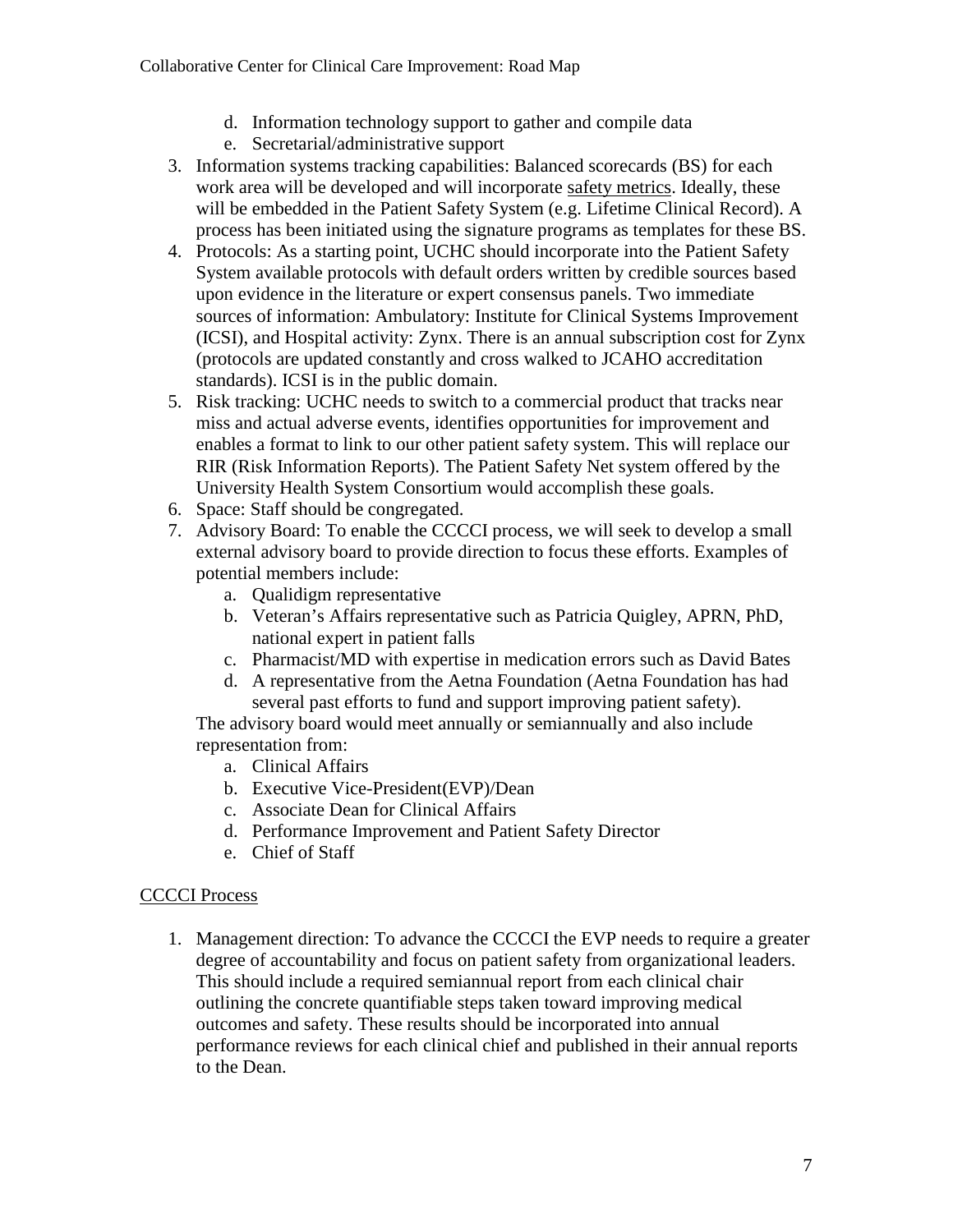- 2. Communicate the vision: The EVP and CCCCI leaders need to be visible and communicate actively on their clinical work and care concerns.
- 3. Facilitated teams: Focused initiatives will be developed relative to
	- a. Patient falls
	- b. Nosocomial infections
	- c. Medication error reduction (post implementation of the Patient Safety System).
	- d. Pain management
	- e. Culture transition/change
- 4. Rewards and celebrations: Improvements should be widely disseminated and celebrated. There should be an:
	- a. Annual meeting where each department presents their achievements and their results celebrated.
	- b. Award. The EVP should confer a patient safety improvement award, analogous to the Codman Award for quality, to recognize UCHC advances in patient safety.
	- c. Grants. A small grants program should be established to incentivize work on patient safety that could serve as seed money toward competing for national grants from federal agencies or foundation support.
- 5. Focus on Implementation. CCCCI will always seek to define and implement workable strategies. The literature suggests seven rules that are important for dissemination of new ideas and strategies (Berwick, 2003):
	- a. Find sound innovations. We will build on recommendations from the IOM, National Safety and National Patient Safety Foundations.
	- b. Find and support innovators
	- c. Invest in early adopters
	- d. Make early adopter activity observable
	- e. Trust and enable reinvention
	- f. Create slack for change
	- g. Lead by example

#### CCCCI Outcomes

Measures will be monitored to review data for all the indicators of the five CCCCI sub groups: medication errors; patient falls; pain management; nosocomial infections; and data on staff culture. More specific metrics will be reviewed to determine performance on significant data sets, e.g., line sepsis, adverse medication events, patient falls with and without occurrence of injury, readmission rates.

#### **Phase Two: Prepare (September – November 2004)**

The concepts for CCCCI have been outlined and defined during Phase One. During this second phase, the five CCCCI subgroups prepare the initiatives that will be the focus of their work. Communication is established with members of the UCHC community to invite staff to join subgroups and contribute toward achieving the desired outcomes. Each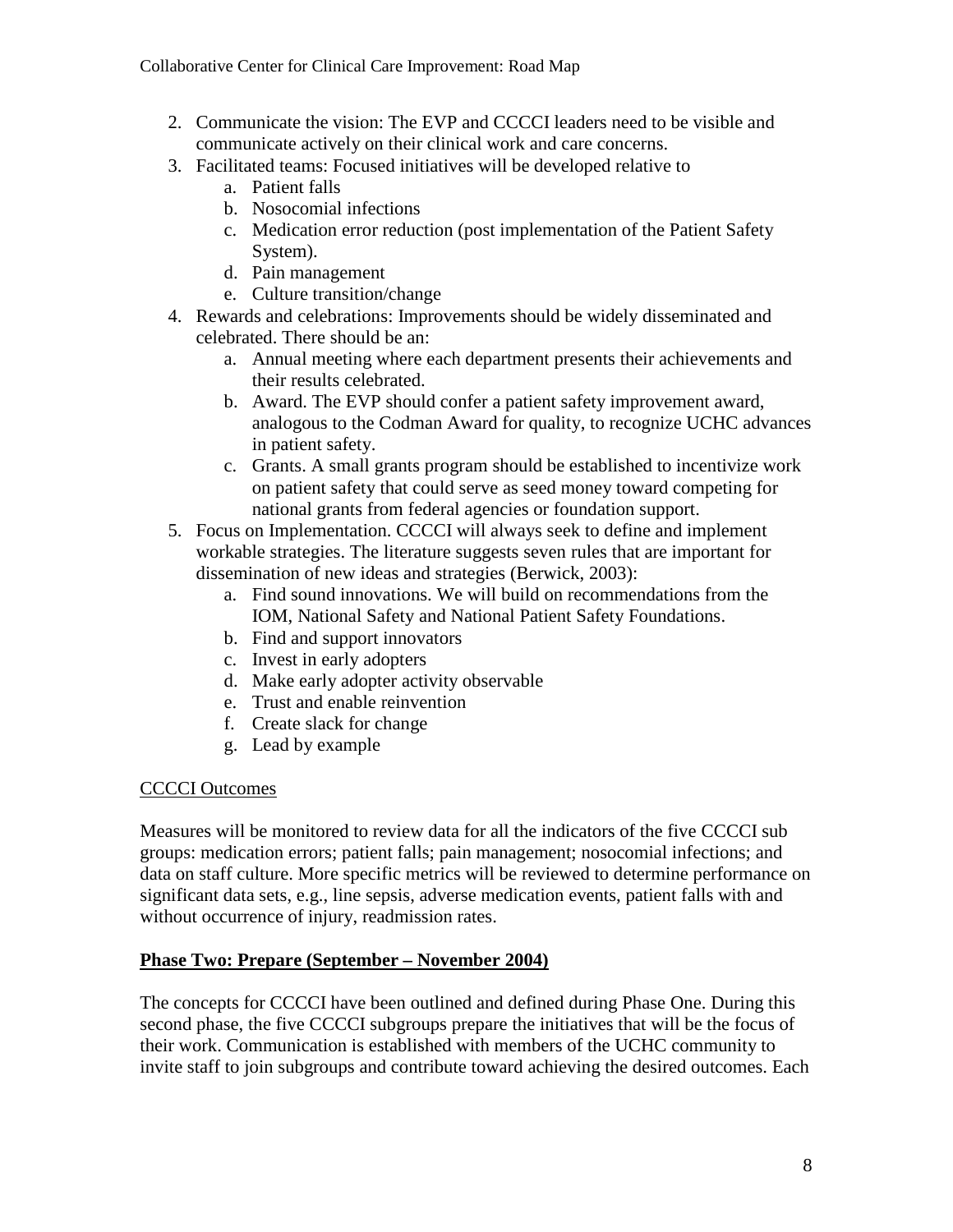subgroup develops an action plan to address: the issues identified, outcomes to be achieved, and a time line for the plan to be implemented and evaluated (Attachment 2).

#### **Phase Three: Launch (December 2004)**

All five CCCCI subgroups and an oversight group convene and begin implementation of subgroup action plans. Communication with all hospital staff is initiated through a series of CCCCI Newsletters that are distributed to all staff members. The first newsletter provides a review of the CCCCI initiative to have JDH be the safest hospital in Connecticut. This newsletter was distributed in January 2005 (Attachment 3). Each subgroup will also develop a newsletter that will be distributed to all hospital staff.

#### **Phase Four: Expand (Development 2005)**

The focus of CCCCI will expand beyond hospital endeavors during the year 2005. CCCCI has initiated review of patient care/patient safety issues to be addressed in the outpatient clinical care areas. The format for review are recommendations presented in Crossing the Quality Chasm (IOM, 2001). Members will complete review of these recommendations and develop indicators consistent with these recommendations and the National Quality Forum recommendations for safe patient care.

Efforts will be initiated to collaborate closely with professional colleagues from schools within the University of Connecticut: School of Medicine; School of Dental Medicine; School of Nursing; School of Pharmacy; School of Public Health; School of Allied Health; School of Social Work; School of Business and the Neag School of Education. Considerable opportunities will be explored to: evaluate best patient care practice; engage participation of students in CCCCI work and evaluation through observation and research; and encourage development of grants and funded research protocols to explore all that is possible through CCCCI.

UCHC has involvement in a number of community services that will be evaluated for a role within CCCCI. For example, patient care clinics where School of Medicine students provide services, Burgdorf and Asylum Hill Clinics; assisted living and extended care facilities where UMG physicians provide attending services. These endeavors will be developed as CCCCI expands beyond the hospital and UMG outpatient areas.

A budget has been developed for CCCCI for FY06. This budget proposal addresses only hospital based initiatives. The budget will need to be increased to meet the expansion of CCCCI to UConn Clinical Operations (UMG, UConn Health Partners), and to collaboration with students and academic professionals, community agencies and other health care facilities.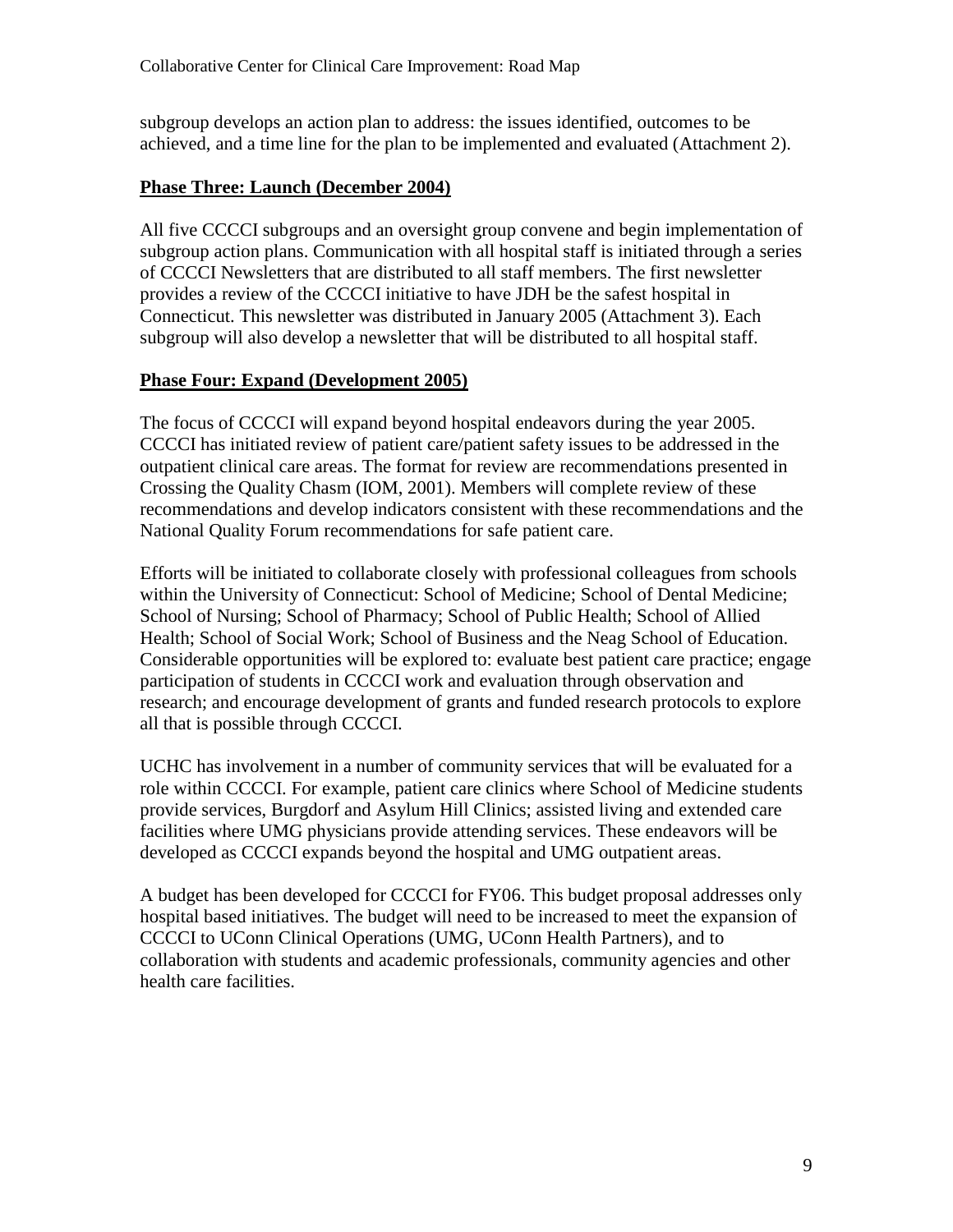#### **Phase Five: Sustain (2005 and Ongoing)**

CCCCI will have an important role in developing and sustaining UCHC as the safest environment for patient care services, and an enviable environment for education and research. Focus on individual indicators will change. The focus will evolve in response to the organization's success in improving patient care, education and clinical research. This work will naturally identify future endeavors to be addressed and successfully improved. Summaries of all CCCCI work will be prepared and presented at least annually to the Clinical Affairs Subcommittee. Ongoing consultation will be sought from the external Advisory Board. Communication with UCHC staff will be sustained through regular newsletter communication.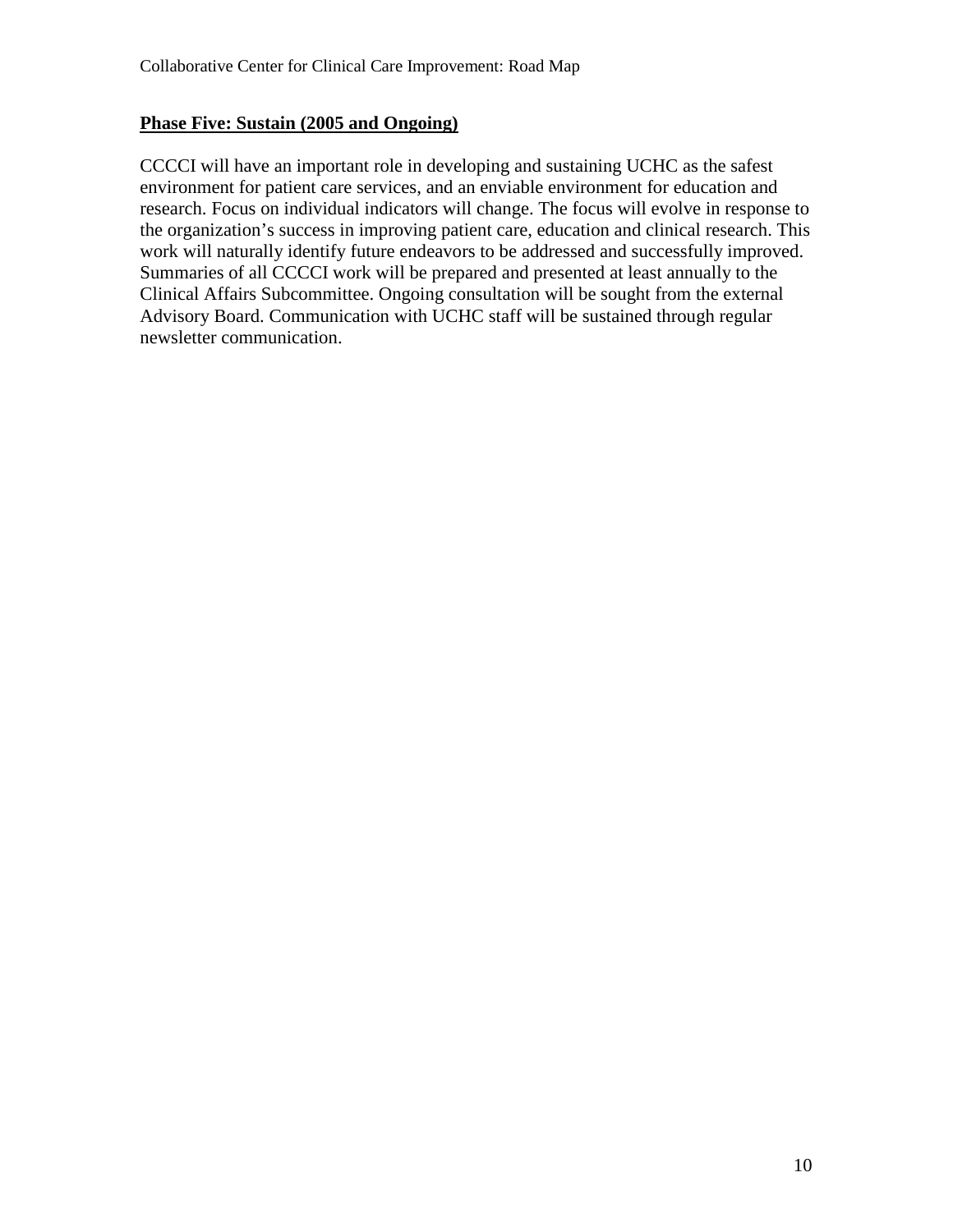#### References

Berwick, D. (2003). Disseminating innovations in healthcare. JAMA, 289 (15), 1969-1975.

DeFeo, J. and Barnard, W. (2004). Juran institute's six sigma: Breakthrough and beyond. McGraw-Hill: New York.

Institute of Medicine (2000). To err is human: Building a safer health system. National Academy Press: Washington, D.C.

Institute of Medicine (2001). Crossing the quality chasm: A new health system for the 21<sup>st</sup> century. National Academy Press: Washington, D.C.

Institute of Medicine (2004). Patient safety: Achieving a new standard of care. National Academies Press: Washington, D.C.

Reason, J. (2000). Human error: Models and management. BMJ, 320, 7237.

Strongwater, S. (2003). Collaborative center for clinical care improvement: Discussion/development document.

Volpp, K. and Grande, D. (2003). Residents' suggestions for reducing errors in teaching hospitals. NEJM, 348 (7), 651.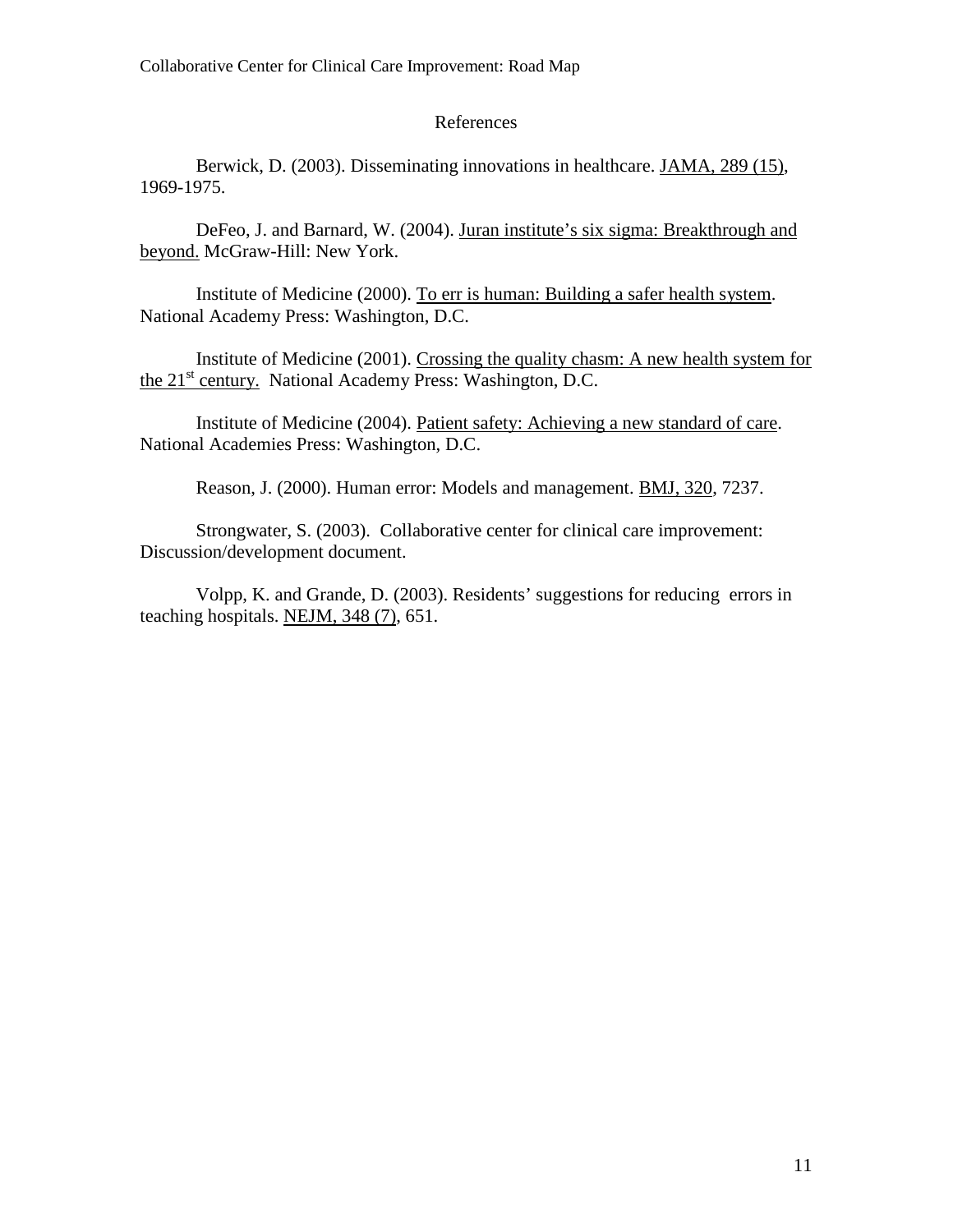| Attachment 1                                             |
|----------------------------------------------------------|
| <b>JCAHO Core Measures: Publicly Reported Indicators</b> |
| John Dempsey Hospital                                    |

| <b>Quality Measures</b>                 | April 2004 through<br><b>June 2004</b><br>discharges | July 2004 through<br>September 2004<br>discharges |
|-----------------------------------------|------------------------------------------------------|---------------------------------------------------|
|                                         | <b>Heart Attack Care (AMI)</b>                       |                                                   |
| Aspirin at Arrival                      | 100% if 31 patients                                  | 100% if 29 patients                               |
| Aspirin at Discharge                    | 100% of 50 patients                                  | 100% of 55 patients                               |
| ACE Inhib for LVSD AMI                  | 100% of 19 patients                                  | 100% of 19 patients                               |
| Beta Blocker at Discharge               | 98% of 46 patients                                   | 100% of 55 patients                               |
| Beta Blocker at Arrival                 | 100% of 30 patients                                  | 100% of 29 patients                               |
|                                         | <b>Heart Failure Care (HF)</b>                       |                                                   |
| Assessment for LVF                      | 96% of 46 patients                                   | 100% of 44 patients                               |
| ACE Inhib for LVSD HF                   | 86% of 14 patients                                   | 100% of 17 patients                               |
|                                         | <b>Pneumonia Care (PN)</b>                           |                                                   |
| Oxygenation Assessment                  | 100% of 46 patients                                  | 100% of 29 patients                               |
| Pneumoccoccal vaccination               | 41% of 34 patients                                   | 58% of 24 patients                                |
| Antibiotic within 4 hours after Arrival | 77% of 44 patients                                   | 82% of 27 patients                                |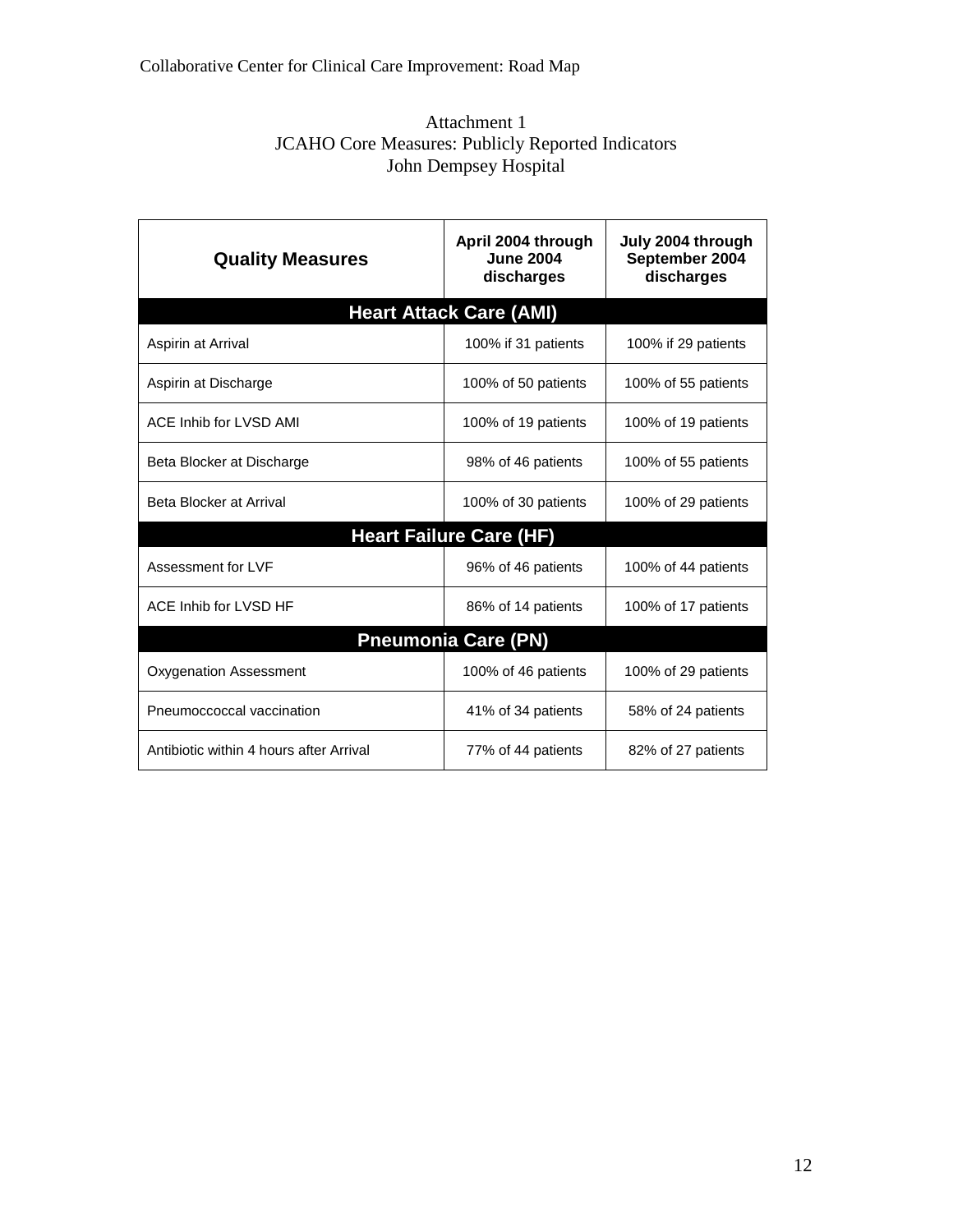#### Attachment 2 CCCCI Action Plans: Five Subgroups

#### **Infection Control Subgroup of CCCCI Richard Garibaldi, M.D.**

The Infection Control Subgroup of CCCI has identified four targets on which we will focus our efforts in the next three years in order to make John Dempsey Hospital the safest hospital in Connecticut with regards to the acquisition of nosocomial infections by patients and employees. These targets are:

- Influenza immunizations
- Handwashing
- Surgical site infections
- Central venous catheter-associated blood stream infections

The following is a work plan that will guide our efforts to achieve measurable performance improvements in each of these areas.

#### • **Influenza immunizations**

Background: There are no published guidelines on the level of protection from influenza that is needed in employees to prevent excess absenteeism and limit nosocomial transmission among healthcare workers and patients. Our goal is to "pursue perfection"; that is, we plan to immunize all eligible healthcare workers involved in direct patient care by the 2006-07 influenza year, and we will decrease employee absenteeism during that influenza season by 10%.

| <b>Issues</b>             | <b>Desired Outcome</b>                             | <b>Timeline</b>            | <b>Responsible Party</b> |
|---------------------------|----------------------------------------------------|----------------------------|--------------------------|
| 1. Process                |                                                    |                            |                          |
| Procure influenza vaccine | Order adequate doses of<br>vaccine for patient and | Spring 2005 for<br>2005-06 | Jaser                    |
|                           | employee immunization<br>programs                  | influenza<br>season        |                          |
| Develop strategy for      | Allocate vaccine to specific                       | September 2005             | Trapé, Dupont,           |
| implementing              | subgroups of patients and                          | for 2005-06                | Whalen, Leone            |
| immunization program      | employees according to risk                        | influenza<br>season        | Garibaldi -              |
| Implement immunization    | Administer vaccine to                              | October 2005 to            | Trapé, Barnosky,         |
| program                   | patients and employees                             | February 2006              | Dupont, Whalen,          |
|                           |                                                    |                            | Leone                    |

#### **Influenza Immunization Program Timeline**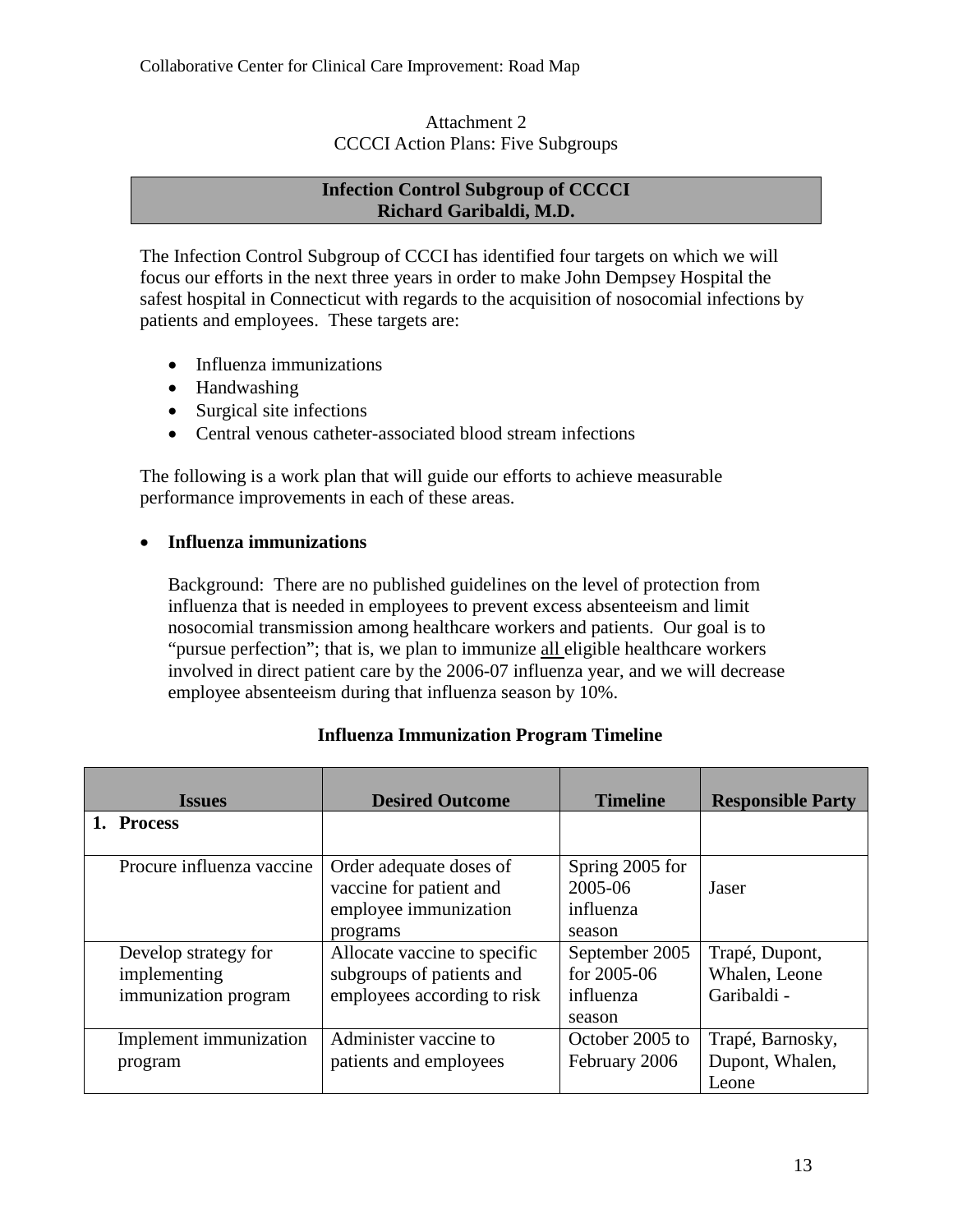| 2. | <b>Outcomes</b>                                                   |                                                                                                                                     |                                  |                                       |
|----|-------------------------------------------------------------------|-------------------------------------------------------------------------------------------------------------------------------------|----------------------------------|---------------------------------------|
|    | Improve rates of<br>vaccination of                                | Identify units with most likely<br>exposure to influenza                                                                            | October 2005                     | Trapé, Dupont                         |
|    | employees                                                         | Identity all employees on these<br>units (denominator) and those who<br>had received vaccine (numerator)                            | February 2006                    | Barnosky, Dupont,<br>Trapé            |
|    |                                                                   | Calculate effectiveness of vaccine<br>program (goal 75% for 2005-06,<br>and 100% by 2006-07 season                                  | February 2006                    | Trapé, Dupont,<br><b>Barnosky</b>     |
|    | Improve rates of<br>influenza<br>immunization for<br>hospitalized | Identify high risk patients who are<br>JDH inpatients who are eligible for<br>vaccine through computer-based<br>surveillance system | October 2005 to<br>February 2006 | Dupont, Leone,<br>Metersky            |
|    | inpatients (JDH)                                                  | Develop protocol to assure<br>immunization                                                                                          | October 2005                     | Metersky                              |
|    |                                                                   | Calculate rate of immunization<br>(goal: 75% in 2005-06, 100% in<br>2006-07                                                         | Spring 2006                      | Dupont, Metersky                      |
|    | Improve rates of<br>vaccination for<br>high risk                  | Identify high risk patients in the<br>UMG practice through a computer-<br>based information system                                  | Spring 2005                      | Capo, L Shanley,<br>Garibaldi, Dupont |
|    | outpatients                                                       | Develop protocol to assure<br>immunization                                                                                          | Summer 2005                      | Dupont, Garibaldi                     |
|    |                                                                   | Implement program                                                                                                                   | October 2005                     | Capo                                  |
|    |                                                                   | Calculate rates of immunization<br>(Goal: 75% of high risk patients in<br>2005-06                                                   | Spring 2006                      | Dupont                                |

#### • **Hand Washing**

Background: We have had an ongoing campaign to improve hand washing in all clinical areas in John Dempsey Hospital. We have encouraged personnel to wash their hands with disinfectant solution before and after every patient contact. We have installed hygienic hand rub solutions in strategic clinical areas to facilitate hand hygiene. We will promote the importance of hand cleanliness as THE prime practice to prevent the transfer of nosocomial organisms from one patient to another via hand carriage by staff.

We will continue to emphasize the importance of hand washing one-on-one with staff through our infection control liaison teams, through special awareness programs and through our annual, web-based infection control update program. We will monitor all cultures positive for methicillin-resistant Staphylococcus aureus, vancomycinresistant enterococci and Clostridium difficile, three organisms commonly spread by hand contamination, in order to identify instances of nosocomial spread.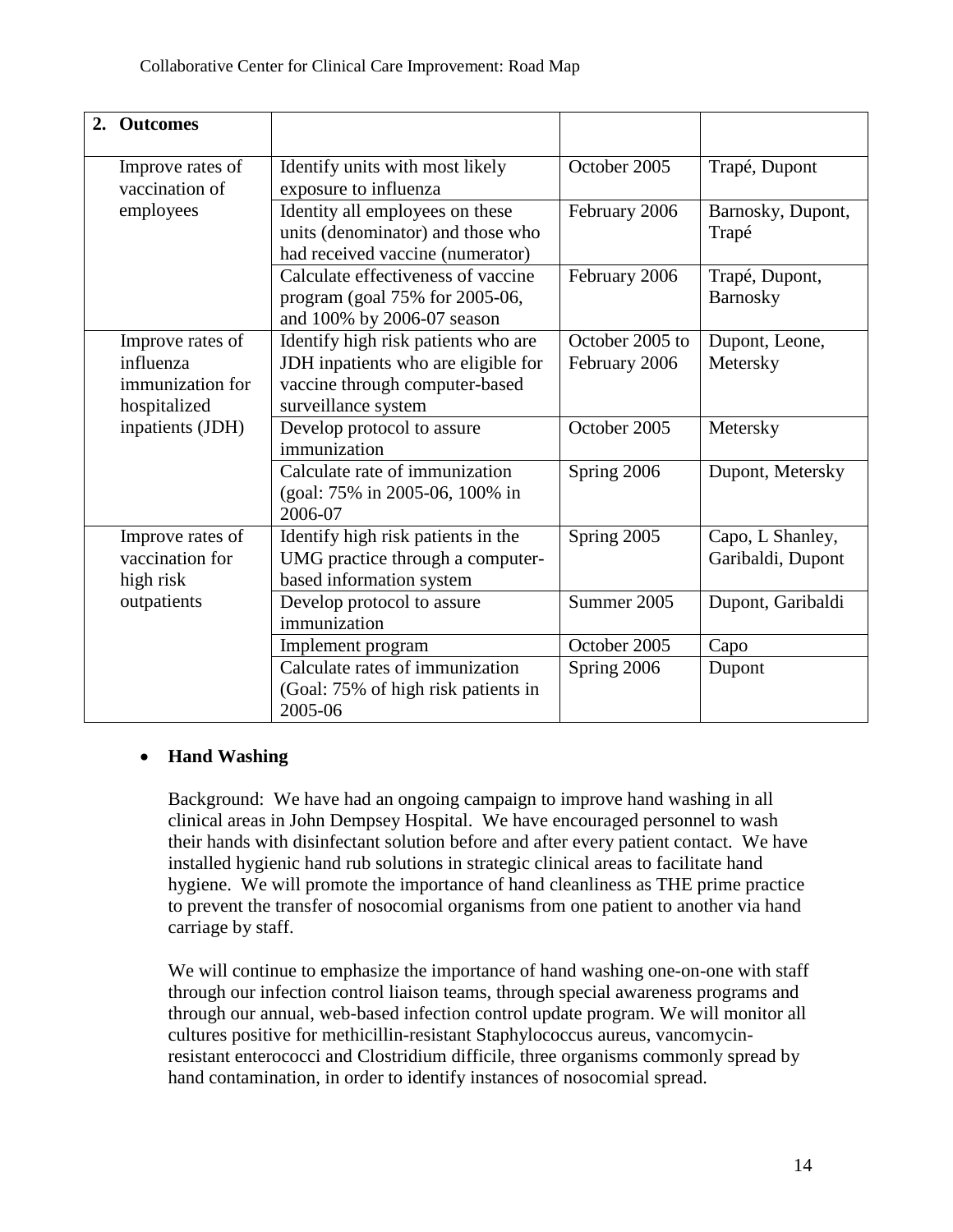# **Hand Washing Timeline**

|    | <b>Issues</b>                                                                                 | <b>Desired Outcome</b>                                                                                                                                                                                                                                                                                                                                                                       | <b>Timeline</b>  | <b>Responsible Party</b>                    |
|----|-----------------------------------------------------------------------------------------------|----------------------------------------------------------------------------------------------------------------------------------------------------------------------------------------------------------------------------------------------------------------------------------------------------------------------------------------------------------------------------------------------|------------------|---------------------------------------------|
| 1. | <b>Process</b>                                                                                |                                                                                                                                                                                                                                                                                                                                                                                              |                  |                                             |
|    |                                                                                               |                                                                                                                                                                                                                                                                                                                                                                                              |                  |                                             |
|    | Improve compliance of<br>healthcare workers to<br>published guidelines<br>for hand washing    | Develop a comprehensive ongoing<br>education campaign to make<br>healthcare workers aware of the<br>need to wash their hands to stop<br>the spread of infection using such<br>methods as:<br>Hands-on symposia<br>Electronic communications<br>Health promotion<br>events/blitzes<br>Demonstrations<br>$\bullet$<br>Rewards programs<br>$\bullet$<br>CQI projects<br>Special studies<br>Etc. | Summer<br>2005   | Dupont, Trapé,<br>Pettigrew, Sanford        |
|    |                                                                                               | <b>Implement awareness programs</b>                                                                                                                                                                                                                                                                                                                                                          | Ongoing          | <b>All</b>                                  |
|    | Improve access to hand<br>washing facilities                                                  | Install hand washing units near the<br>bedside or near patient care rooms<br>throughout JDH and UMG                                                                                                                                                                                                                                                                                          | <b>Fall 2005</b> | Penney, Dupont,<br>Leone, Whalen            |
| 2. | <b>Outcomes</b>                                                                               |                                                                                                                                                                                                                                                                                                                                                                                              |                  |                                             |
|    | Monitor compliance of<br>healthcare workers to<br>hand washing<br>guidelines                  | Establish "study areas" to carry<br>out spot checks (prevalence<br>surveys) of compliance at baseline<br>and at periodic intervals (goal:<br>50% compliance after direct<br>patient contact)                                                                                                                                                                                                 | Winter 2005      | Trapé, Dupont,<br>Whalen, Sanford,<br>Leone |
|    | Monitor frequency of<br>acquisition of selected<br>nosocomial pathogens<br>in high risk units | Monitor frequency or rate of<br>acquisition of hospital-acquired<br>MRSA, VRE, C. difficile serratia<br>sp, pseudomonas sp and<br>aspergillus sp in the ICU and<br>NICU (goal: decrease the number<br>or rate of infections by 20%)                                                                                                                                                          |                  | Winter 2005   Dupont, L. Shanley,<br>Ryan   |

# • **Surgical Site Infections**

Background: We will coordinate the information systems that identify patients, procedures, peri-operative risk factors and intra operative events. We will develop a system that enables us to determine whether or not peri-operative antibiotics were prescribed appropriately for a given surgery and whether or not the time from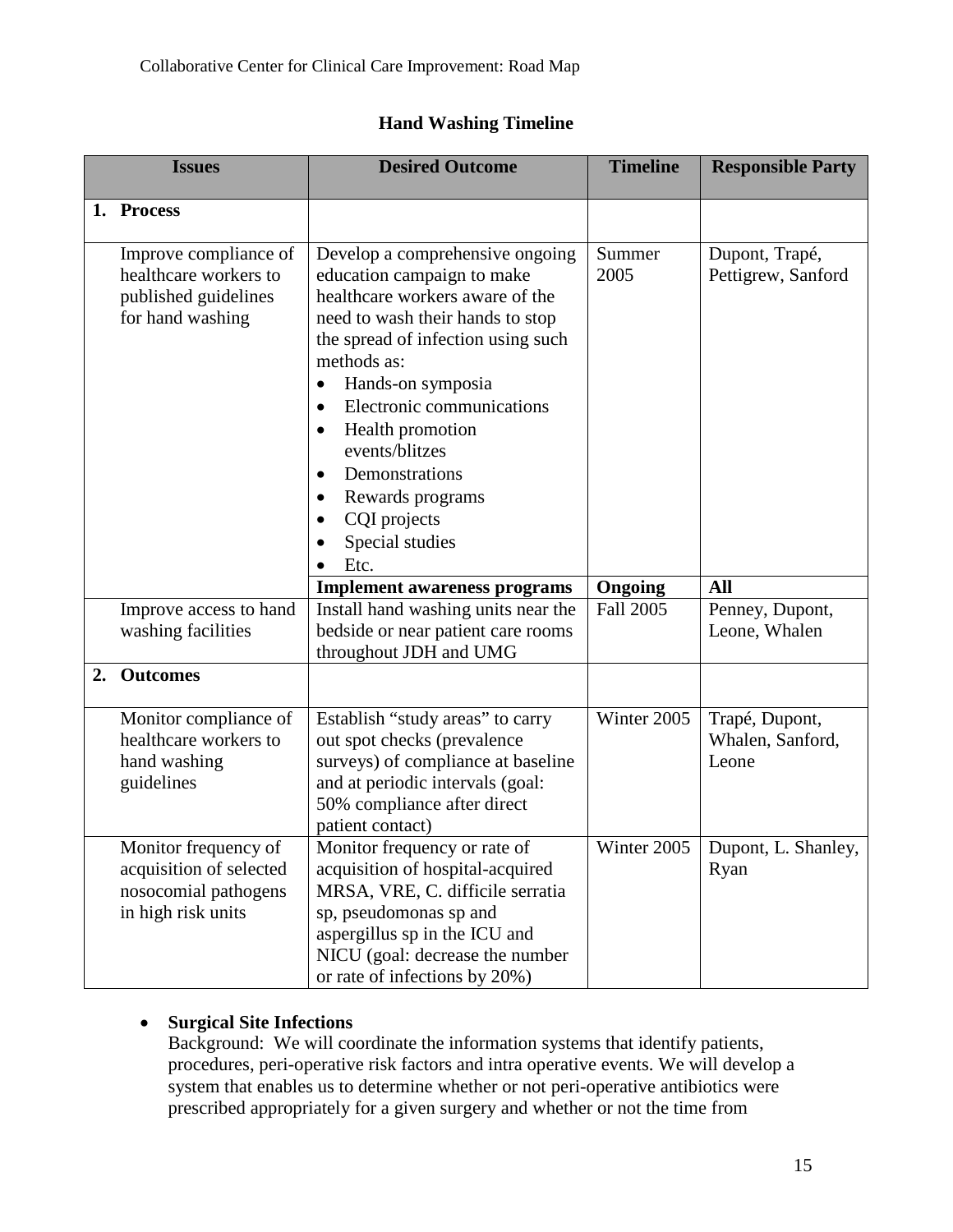prophylactic antibiotic administration to the surgical incision fell between one half hour and two hours preoperatively. Although this task seems rather straight forward, it has thus far been extremely elusive for us to collect this type of surveillance data on all surgeries.

| <b>Issues</b>                                                                                                      | <b>Desired Outcome</b>                                                                                                                                                                                               | <b>Timeline</b>  | <b>Responsible Party</b>                                         |
|--------------------------------------------------------------------------------------------------------------------|----------------------------------------------------------------------------------------------------------------------------------------------------------------------------------------------------------------------|------------------|------------------------------------------------------------------|
| 1. Process                                                                                                         |                                                                                                                                                                                                                      |                  |                                                                  |
| Calculate the interval<br>between the<br>administration of peri-<br>operative antibiotics and<br>surgical incision | Integrate data information<br>systems so that the timing of<br>administration of peri-<br>operative antibiotics is<br>determined for all surgeries at<br>JDH, as well as other useful<br>epidemiologic/clinical risk | Winter 2005      | L Shanley,<br>Hinzelman,<br>Civetta, Kozol,<br>Dupont, Garibaldi |
|                                                                                                                    | Assess intervals between<br>antibiotic administration and<br>incision to determine<br>compliance with national<br>guidelines.                                                                                        | <b>Fall 2006</b> | Kozol, Civetta,<br>Garibaldi, Peluso,<br>Dupont, Hinzelman       |
| Monitor rates of surgical<br>site infections for<br>selected specialties<br>(Orthopedics,                          | <b>Identify NNIS-designated</b><br>surgical procedures that will<br>be monitored in each<br>specialty                                                                                                                | Winter 2004      | Dupont, Kozol,<br>Department Chairs,<br>Garibaldi                |
| Neurosurgery,<br>Cardiovascular surgery)                                                                           | Identify infections<br>(numerators)                                                                                                                                                                                  | Quarterly        | Dupont                                                           |
|                                                                                                                    | Develop a computerized data<br>collection system to collect<br>clinical/epidemiologic<br>information and to risk-<br>stratify all patients<br>undergoing these surgeries<br>(denominators)                           | Winter 2005      | L, Shanley, Civetta,<br>Dupont, Garibaldi,<br>Kozol              |
|                                                                                                                    | Calculate risk-stratified<br>infection rates                                                                                                                                                                         | Winter 2005      | Civetta, Kozol,<br>Garibaldi, Peluso,<br>Dupont                  |

# **Surgical Site Infections Timeline**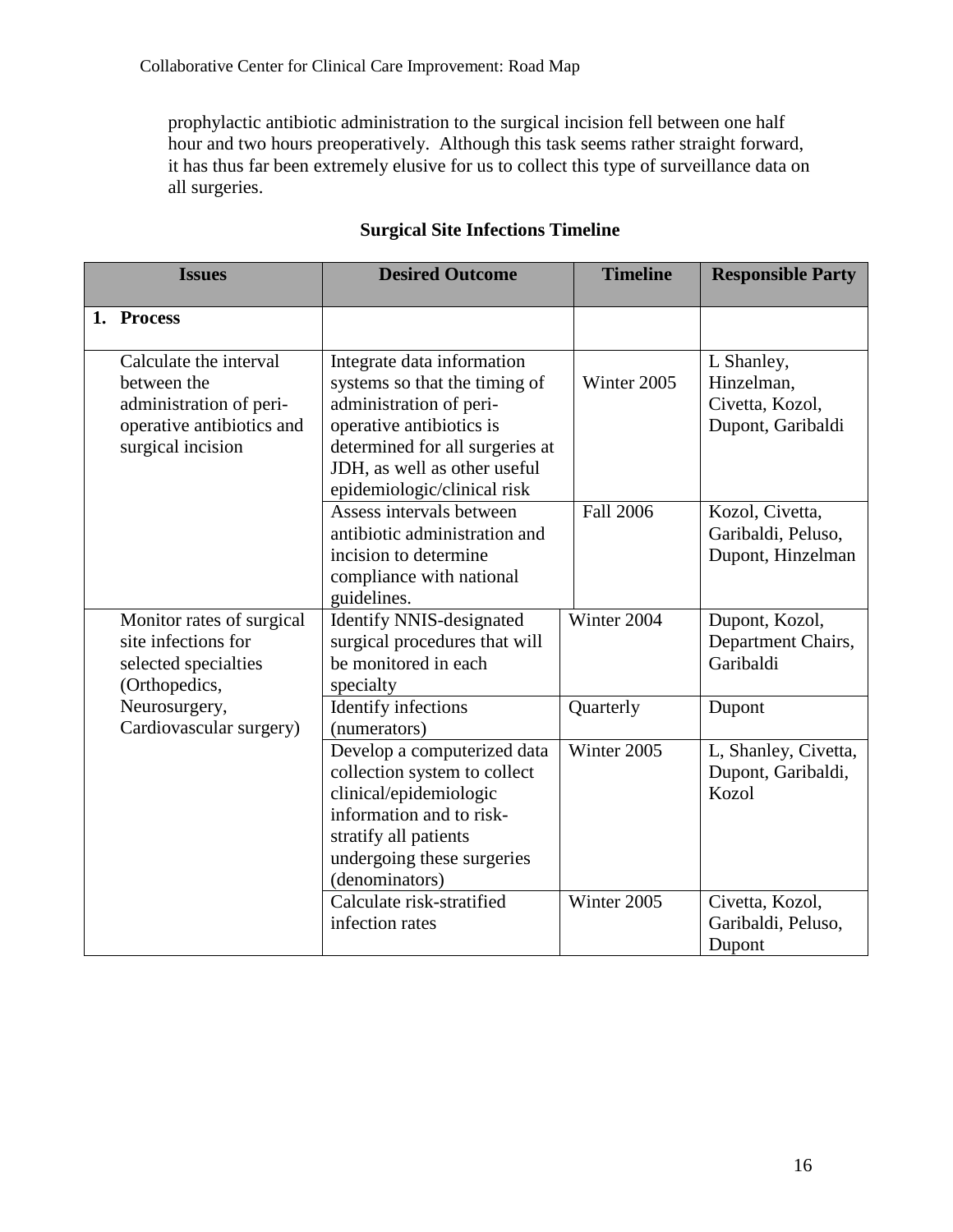| 2. | <b>Outcomes</b>                                                           |                                                                                                                                                                                  |                  |                                                         |
|----|---------------------------------------------------------------------------|----------------------------------------------------------------------------------------------------------------------------------------------------------------------------------|------------------|---------------------------------------------------------|
|    | Improve the timing of<br>administration of peri-<br>operative antibiotics | Calculate procedure-specific<br>and operating room-specific<br>intervals for the timing of<br>perioperative antibiotics<br>(goal: 100% compliance with<br>$1/2-2$ hour interval) | <b>Fall 2006</b> | Kozol Civetta,<br>Garibaldi, Peluso,<br>Dupont          |
|    |                                                                           | Provide feedback to specific<br>departments or surgeons, as<br>needed                                                                                                            | Winter 2006      | Kozol, Civetta                                          |
|    |                                                                           | Introduce system-wide<br>protocols to assure<br>compliance, if needed                                                                                                            | Spring 2007      | Kozol, Civetta,<br>Leone, Strongwater                   |
|    | Improve rates of surgical<br>site infections in selected<br>departments   | Provide surgeon specific and<br>procedure-specific feedback<br>to each department with<br>comparisons to NNIS data                                                               | Spring 2006      | Dupont, Kozol,<br>Garibaldi<br><b>Department Chairs</b> |
|    |                                                                           | Determine corrective actions,<br>if needed                                                                                                                                       | Summer 2006      | Kozol, Department<br>Chairs                             |
|    |                                                                           | Develop a program to<br>monitor and provide<br>feedback of risk-stratified<br>SSI rates on a quarterly basis<br>for surgeries in selected<br>departments                         | <b>Fall 2006</b> | L Shanley, Sanford,<br>Dupont, Leone,<br>Strongwater    |
|    |                                                                           | Expand program to all<br>surgeries in all departments                                                                                                                            | Winter 2006      | All                                                     |

# • **Central Venous Catheter Infections**

Background: Although it is relatively easy to collect information about the occurrence, epidemiology and microbiology of central venous catheter blood stream infections, it is extremely difficult to collect denominator data on these infections. Presently, we have no system in place to collect information on the number of days at risk for patients with central venous catheters, even in a well defined unit such as the Medical Intensive Care Unit. We will set up a system to collect this type of information so that we can determine whether or not the incidence of central venous catheter-associated blood stream infections in our ICU and NICU is below benchmark data from the National Nosocomial Infection Study (NNIS).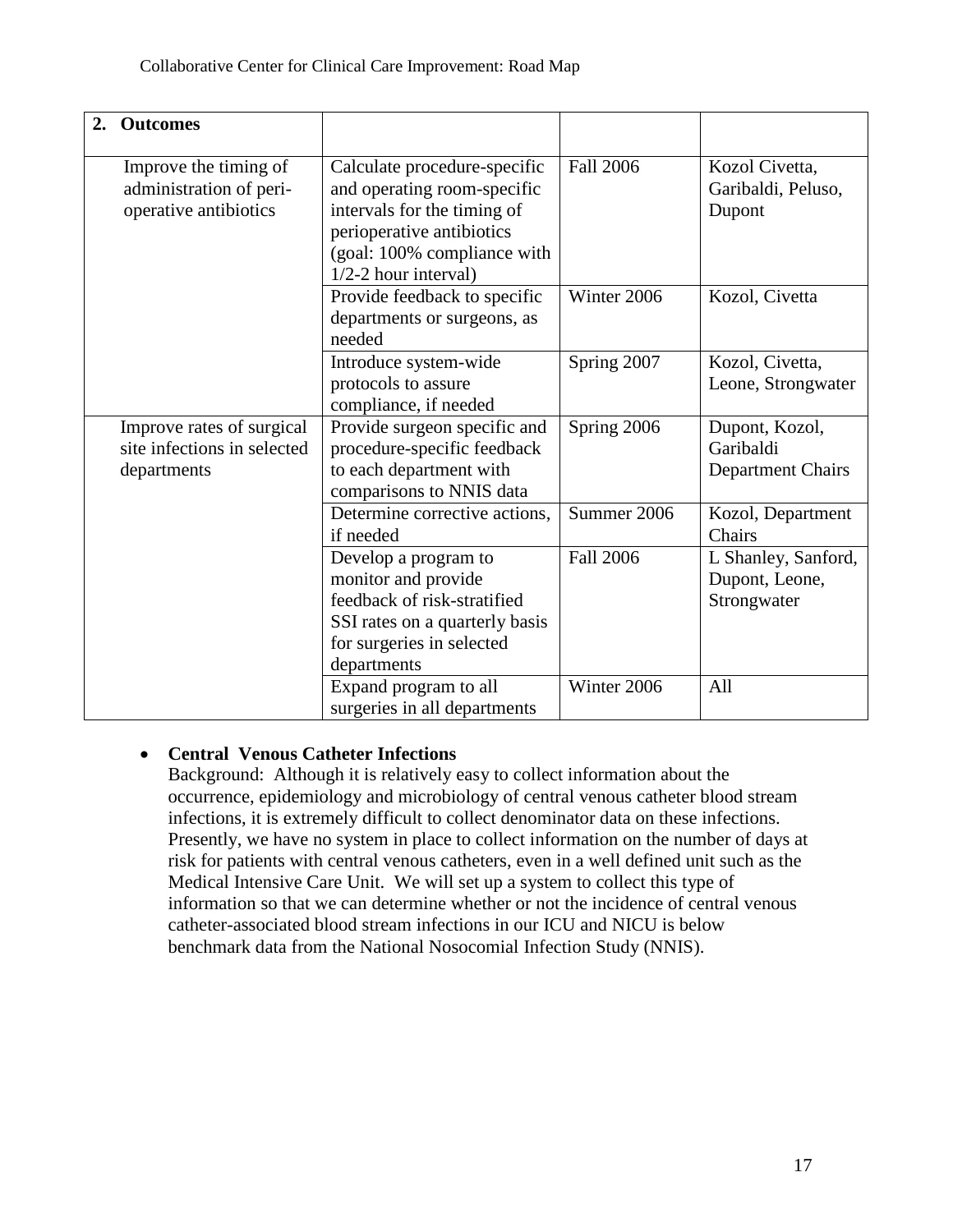|    | <b>Issues</b>                                                                                         | <b>Desired Outcome</b>                                                                                                                                           | <b>Timeline</b>  | <b>Responsible Party</b>                          |
|----|-------------------------------------------------------------------------------------------------------|------------------------------------------------------------------------------------------------------------------------------------------------------------------|------------------|---------------------------------------------------|
|    | 1. Process                                                                                            |                                                                                                                                                                  |                  |                                                   |
|    | Monitor the rates of<br>central venous<br>catheter-associated<br>infections in the<br>Medical ICU and | Develop criteria to define and a<br>system to identify all episodes of<br>IV line infection in the MICU<br>and NICU (numerators)                                 | Spring 2005      | Dupont, Garibaldi,<br>Ryan, Palmisano,<br>Hussein |
|    | Newborn ICU                                                                                           | Standardize protocols and<br>equipment for central venous<br>line insertion, maintenance and<br>monitoring                                                       | Spring 2005      | Palmisano,<br>Hussein, Dupont                     |
|    |                                                                                                       | Develop a system to collect<br>information regarding IV<br>catheter-days and risk factors for<br>IV line-associated infections for<br>all patients (denominator) | Fall 2005        | L Shanley, Dupont,<br>Civetta                     |
| 2. | <b>Outcomes</b>                                                                                       |                                                                                                                                                                  |                  |                                                   |
|    | Monitor compliance<br>to protocols                                                                    | Spot checks to observe<br>compliance for protocols for CV<br>catheter insertion and site care                                                                    | Summer 2005      | Palmisano,<br>Hussein, Dupont,<br>nursing staff   |
|    | Calculate rates of<br>catheter-associated<br>infections                                               | Rates of risk-stratified catheter-<br>associated infections will be<br>calculated and compared with<br>NNIS and other published data                             | Winter 2005      | Dupont, Garibaldi,<br>Palmisano, Hussein          |
|    |                                                                                                       | Corrective actions, if needed                                                                                                                                    | Spring 2006      | Palmisano, Hussein                                |
|    |                                                                                                       | Expand program to all hospital<br>units                                                                                                                          | <b>Fall 2006</b> | L, Shanley, Leone,<br>Strongwater                 |

# **Central Venous Catheter Infections Timeline**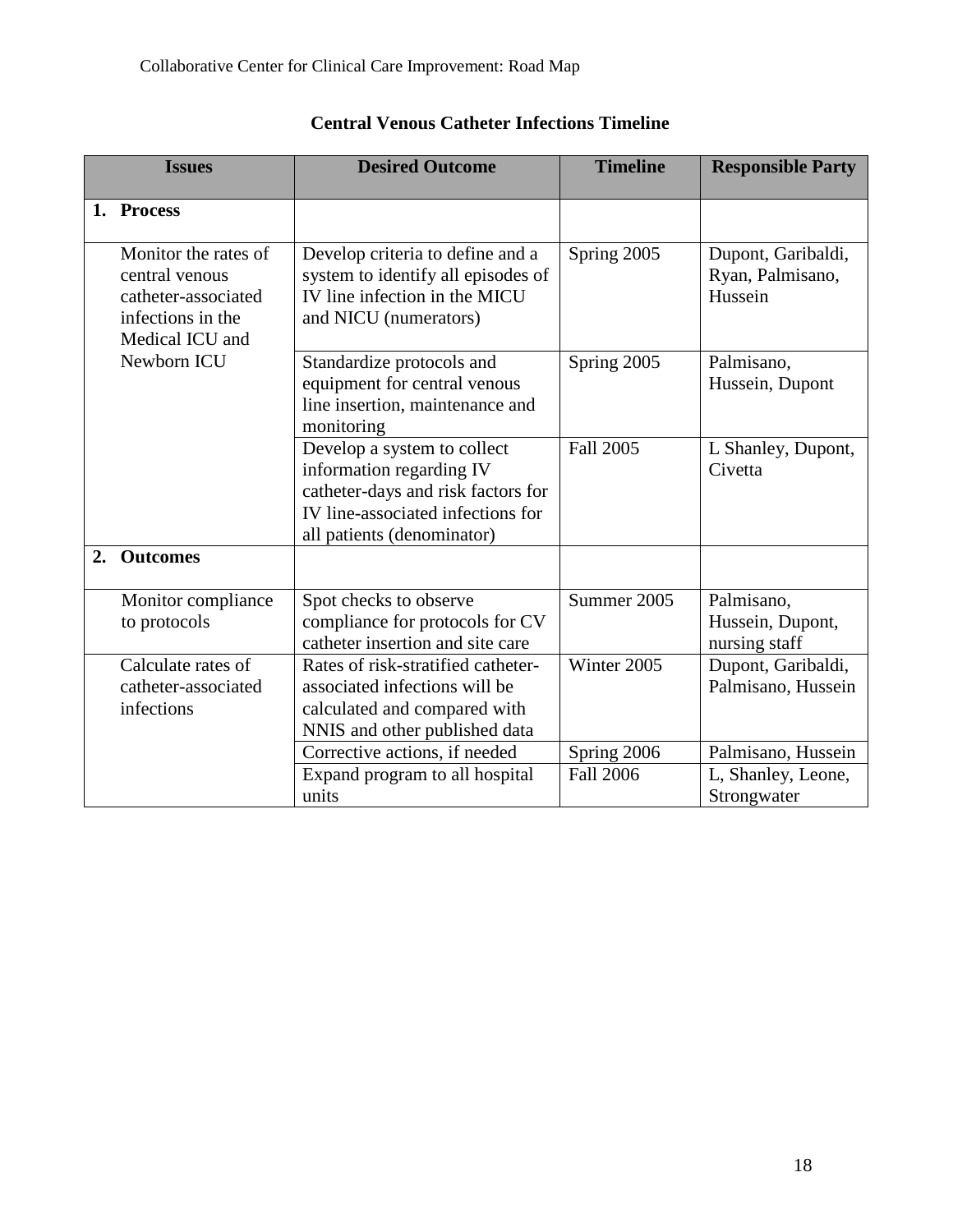| <b>Subgroup: Reduction of Patient Falls</b><br><b>Rhea Sanford, RN, PhD</b>              |                                                                                                                                                                                                                                                                                                                        |                                                           |                                                                                                                                                                                |
|------------------------------------------------------------------------------------------|------------------------------------------------------------------------------------------------------------------------------------------------------------------------------------------------------------------------------------------------------------------------------------------------------------------------|-----------------------------------------------------------|--------------------------------------------------------------------------------------------------------------------------------------------------------------------------------|
| <b>Responsibilities/Issues</b>                                                           | <b>Desired Outcome</b>                                                                                                                                                                                                                                                                                                 | <b>Date Action</b><br><b>Effected</b>                     | <b>Responsible</b><br>Party                                                                                                                                                    |
| 1. Review/analysis of<br>data for patient<br>falls                                       | Determine: location/unit.<br>$\bullet$<br>day of week, time of day<br>for fall occurrences<br>Review occurrence of<br>$\bullet$<br>patient injury<br>Link effort to development<br>$\bullet$<br>of research quality<br>outcome information for<br>selected populations of<br>older hospitalized patients               | October 1, 2004<br><b>January 1, 2005</b>                 | R. Sanford,<br>$\bullet$<br>N. Warren<br>R. Sanford,<br>N. Warren,<br>R. Fortinsky,<br>M. Rathier                                                                              |
| Timely<br>2.<br>identification of<br>inpatients at risk to<br>fall                       | Fall risk assessment tool<br>$\bullet$<br>developed/implemented<br>for use on inpatient units<br>Patients evaluated a<br>$\bullet$<br>minimum of once every 24<br>hours                                                                                                                                                | January 2005<br>January 2005                              | <b>Fall Risk</b><br>$\bullet$<br>Review and<br>Patient<br>Movement PI<br>Teams<br>Nursing staff<br>$\bullet$<br>in collabora-<br>tion with<br>other clinical<br>care providers |
| Accurate/timely<br>3.<br>communication of<br>patient status;<br>interventions<br>ordered | All patients at risk to fall<br>$\bullet$<br>are clearly identified for<br>care providers<br>Interventions implemented<br>$\bullet$<br>per patient need to reduce<br>risk<br>Appropriate equipment is<br>٠<br>employed for patient<br>safety: selection of patient<br>bed, chair; patient lift and<br>movement devices | January 2005<br>$\bullet$<br>January 2005<br>January 2005 | Nursing staff<br>$\bullet$<br>and clinical<br>care providers<br>$-$ incorporate<br>into patient<br>care plan                                                                   |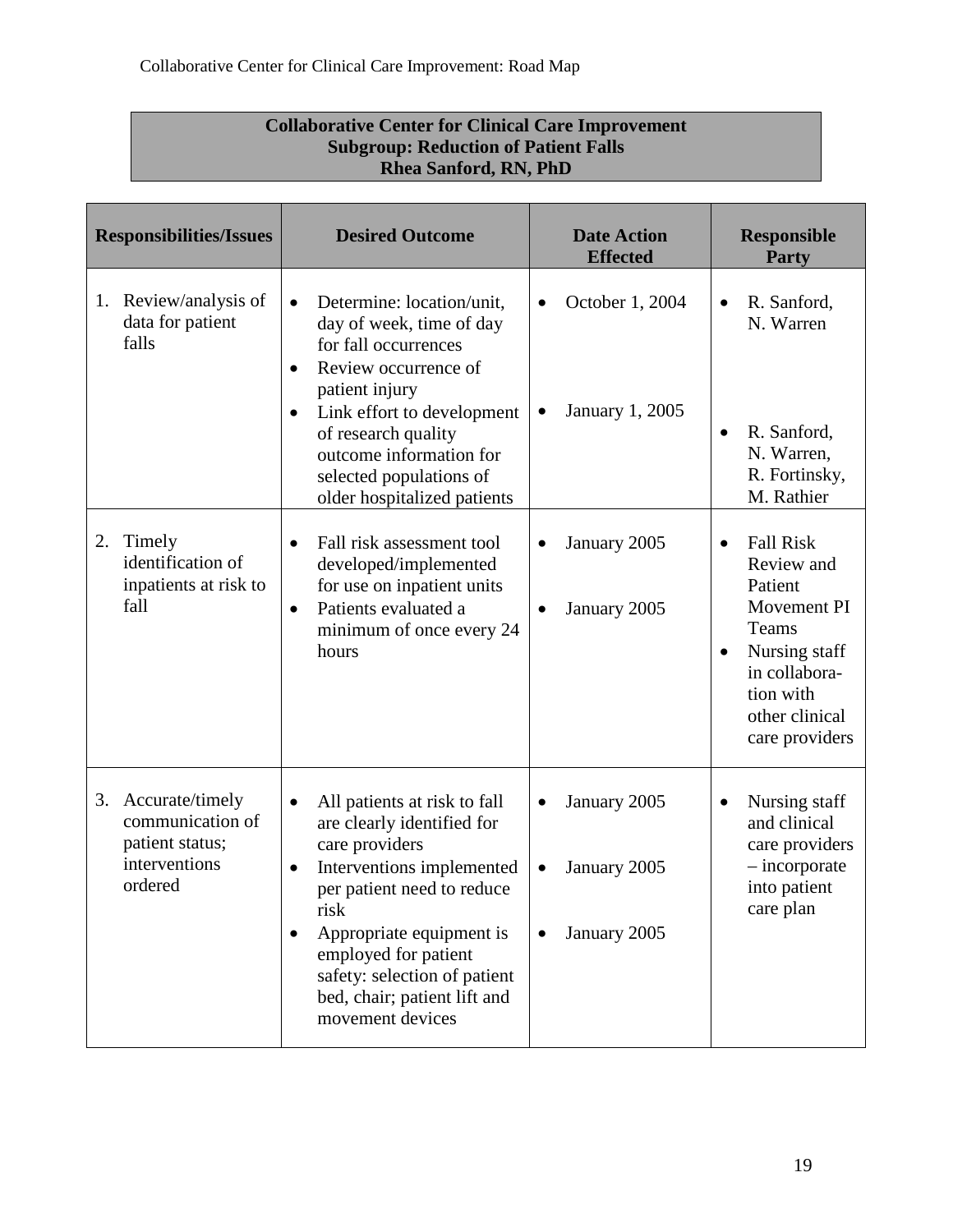| <b>Responsibilities/Issues</b>                                                        | <b>Desired Outcome</b>                                                                                                                                                                                                                                                                                                                                                                                                                                                                                                                                                                                                                         | <b>Date Action</b><br><b>Effected</b> | <b>Responsible Party</b>                                            |
|---------------------------------------------------------------------------------------|------------------------------------------------------------------------------------------------------------------------------------------------------------------------------------------------------------------------------------------------------------------------------------------------------------------------------------------------------------------------------------------------------------------------------------------------------------------------------------------------------------------------------------------------------------------------------------------------------------------------------------------------|---------------------------------------|---------------------------------------------------------------------|
| Improve care of<br>4.<br>vulnerable and elderly<br>patients throughout<br>institution | <b>Geriatric Clinical Nurse</b><br>Specialist to provide:<br>Education, training, support<br>$\bullet$<br>for nursing staff, residents,<br>attending physicians in all<br>hospital departments<br>Establish/support milieu of<br>$\bullet$<br>excellence for geriatric care<br>Coordinate implementation<br>$\bullet$<br>of NICHE program at<br><b>UCHC</b><br>Support coordination of<br>$\bullet$<br>patient care services across<br>UCHC and into community<br>Provide telephone triage<br>٠<br>and referral for new<br>patients/families and<br>referring physicians<br>Develop/implement<br>$\bullet$<br>research with this<br>population | July 1, 2005<br>(Fiscal Year 06)      | Department of<br>$\bullet$<br><b>Staff and Patient</b><br>Education |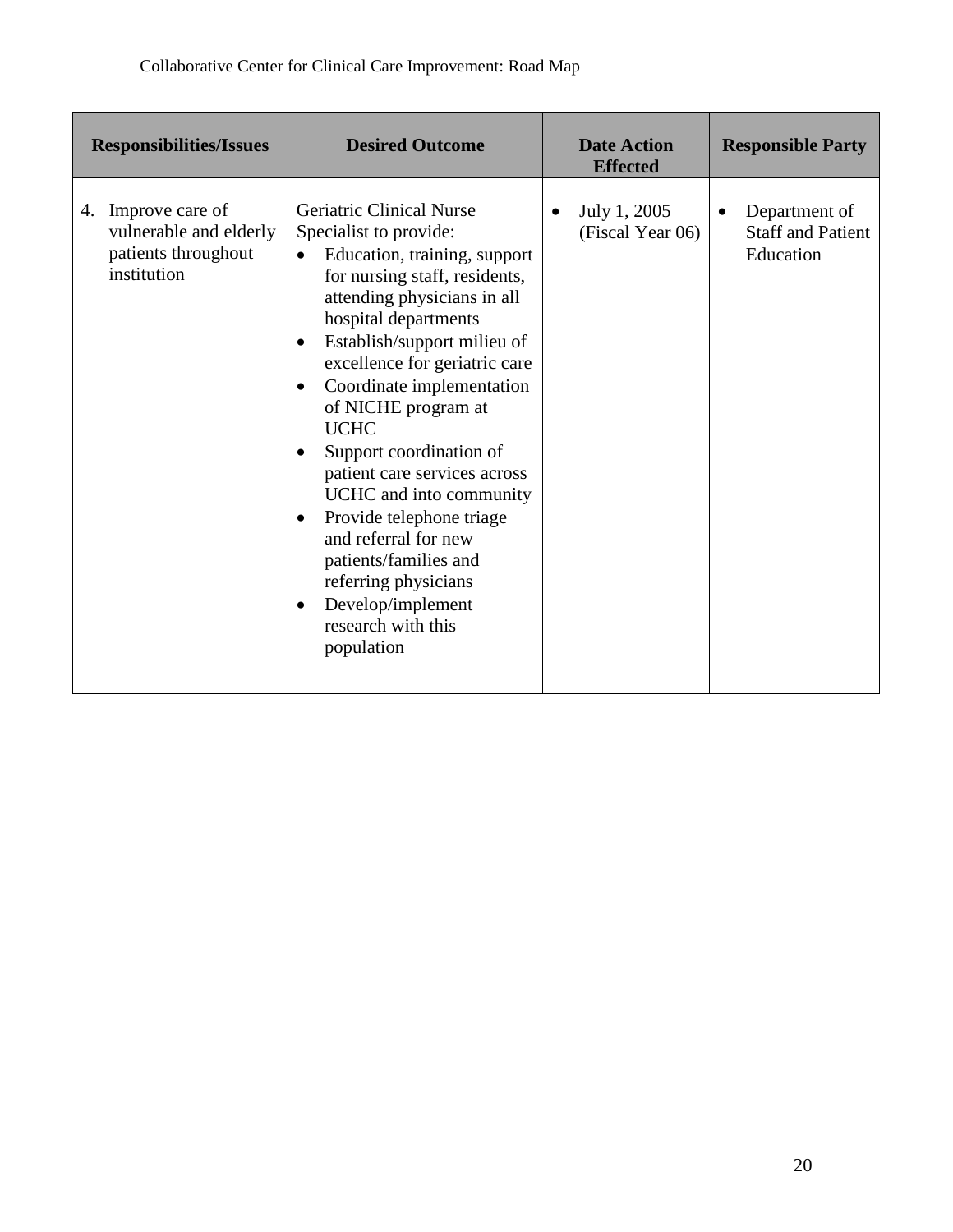#### **Collaborative Center for Clinical Care Improvement Work Plan for the Culture Change Subgroup Nick Warren**

#### **The culture change activities should proceed in two waves**:

#### **1. Assessment of organizational culture**

- a. Organizational climate, assessed through survey
- b. Organizational culture, assessed through policy and records review, as well as interview of "key informants:" individuals positioned to assess the organizational structure and policies.
- 2. **Action**: (note that this is skeletal in the following chart; needs to be fleshed out)
	- a. Identification of key areas of UCHC culture that have two characteristics:
		- 1) Central to patient safety
		- 2) Present a reasonable chance of change in response to collaborative change activities.

| <b>Responsibilities/Issues</b>                                                                                               | <b>Desired Outcome</b>                                                                                                                                                                                                                                              | <b>Date Action</b><br><b>Effected</b>          | <b>Responsible</b><br>Party                                                 |
|------------------------------------------------------------------------------------------------------------------------------|---------------------------------------------------------------------------------------------------------------------------------------------------------------------------------------------------------------------------------------------------------------------|------------------------------------------------|-----------------------------------------------------------------------------|
| <b>Assessment</b>                                                                                                            |                                                                                                                                                                                                                                                                     |                                                |                                                                             |
| Development of a<br>1.<br>survey, from existing<br>instruments, that will be<br>administered to all<br><b>UCHC</b> employees | Creation of an<br>$\bullet$<br>assessment tool that<br>is short and flags all<br>major elements of<br>organizational<br>climate associated<br>with patient safety                                                                                                   | November 1, 2004                               | Culture<br>$\bullet$<br>subgroup:<br>N Warren, L Jaser,<br>R Simon, E Leone |
| Coordination with other<br>5.<br>cultural assessment<br>activities<br><b>HR</b><br>$\bullet$<br>Diversity group<br>٠         | Identify items that<br>$\bullet$<br>best serve these<br>multiple uses<br>Develop minimum-<br>$\bullet$<br>size instrument to<br>serve multiple goals                                                                                                                | November 15, 2004                              | N Warren, HR and<br>diversity groups                                        |
| Development of<br>6.<br>appropriate<br>administration strategies<br>(i.e.: paper, web, privacy<br>guarantees, etc.)          | ID methods from<br>$\bullet$<br>literature, UCHC,<br>and other hospitals<br>Bring on IT<br>$\bullet$<br>individual with<br>necessary<br>experience for web-<br>based administration<br><b>Estimate costs</b><br>$\bullet$<br>associated with full<br>administration | (simultaneous w/<br>above)<br>December 1, 2004 | N Warren, HR and<br>diversity groups                                        |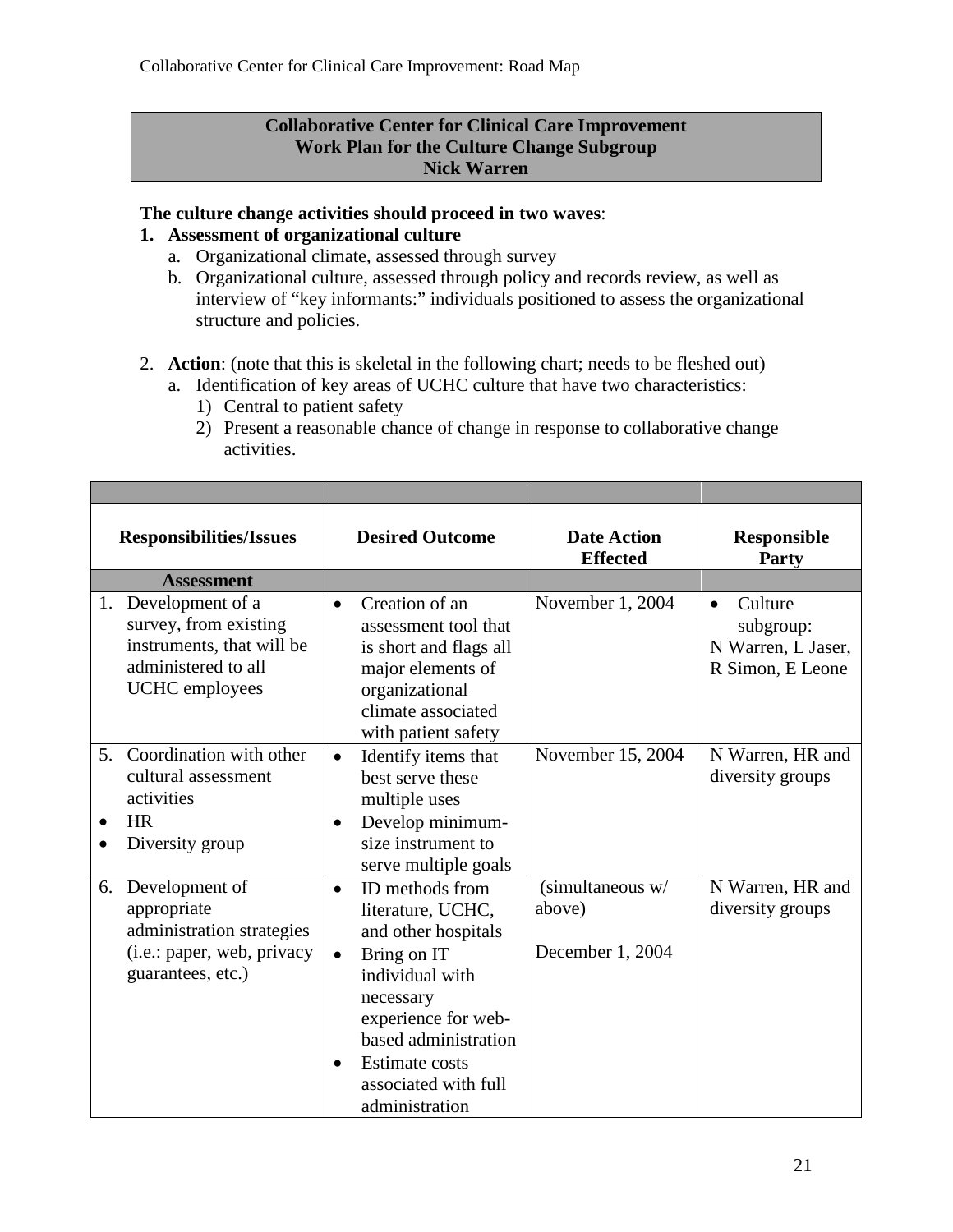| <b>Responsibilities/Issues</b>                                                 | <b>Desired Outcome</b>                                                                                                    | <b>Date Effected</b>                       | <b>Responsible</b><br>Party                                            |
|--------------------------------------------------------------------------------|---------------------------------------------------------------------------------------------------------------------------|--------------------------------------------|------------------------------------------------------------------------|
| 7. Survey administration<br>(associated with<br>qualitative interview<br>data) | 70% response rate<br>$\bullet$                                                                                            | Dec 15, 2004?<br>$\bullet$<br>Jan 1, 2005? | N Warren, L Jaser,<br>R Simon, E Leone<br>& institutional<br>personnel |
| Analysis of results<br>8.                                                      | Identify key cultural<br>$\bullet$<br>problems at UCHC<br>Identify key cultural<br>$\bullet$<br>strengths                 | January 15, 2005                           | N Warren, others?                                                      |
| 9. Pursue outside funding<br>for intervention study                            | Identify funding<br>$\bullet$<br>sources<br>Write grants<br>$\bullet$                                                     | March 1, 2005 (for<br>June funding?)       | N Warren, L Jaser,<br>R Simon, E Leone<br>& institutional<br>personnel |
| <b>Action</b>                                                                  |                                                                                                                           |                                            |                                                                        |
| 10. Identification of pivotal<br>intervention areas                            | ID cultural or<br>$\bullet$<br>departmental area<br>with appropriate<br>characteristics for<br>intervention site          | February 1, 2005                           |                                                                        |
| 11. Identify team members                                                      | Develop team to<br>$\bullet$<br>carry out and guide<br>intervention<br>Identify external<br>$\bullet$<br>resources needed | February 15, 2005                          |                                                                        |
| 12. Develop intervention<br>strategy and tactics                               | Develop joint labor-<br>$\bullet$<br>management<br>approach to cultural<br>change                                         | February 15, 2005                          |                                                                        |
| 13. Carry out intervention                                                     | Change cultural<br>characteristics of<br>target<br>Measure costs and<br>$\bullet$<br>outcomes                             | March 1, 2005                              |                                                                        |
| 14. Analyze results                                                            | Establish efficacy,<br>$\bullet$<br>cost/benefit, lessons<br>for next cycle                                               | (depends on length)                        | N Warren, others?                                                      |
| 15. Next intervention cycle                                                    |                                                                                                                           |                                            |                                                                        |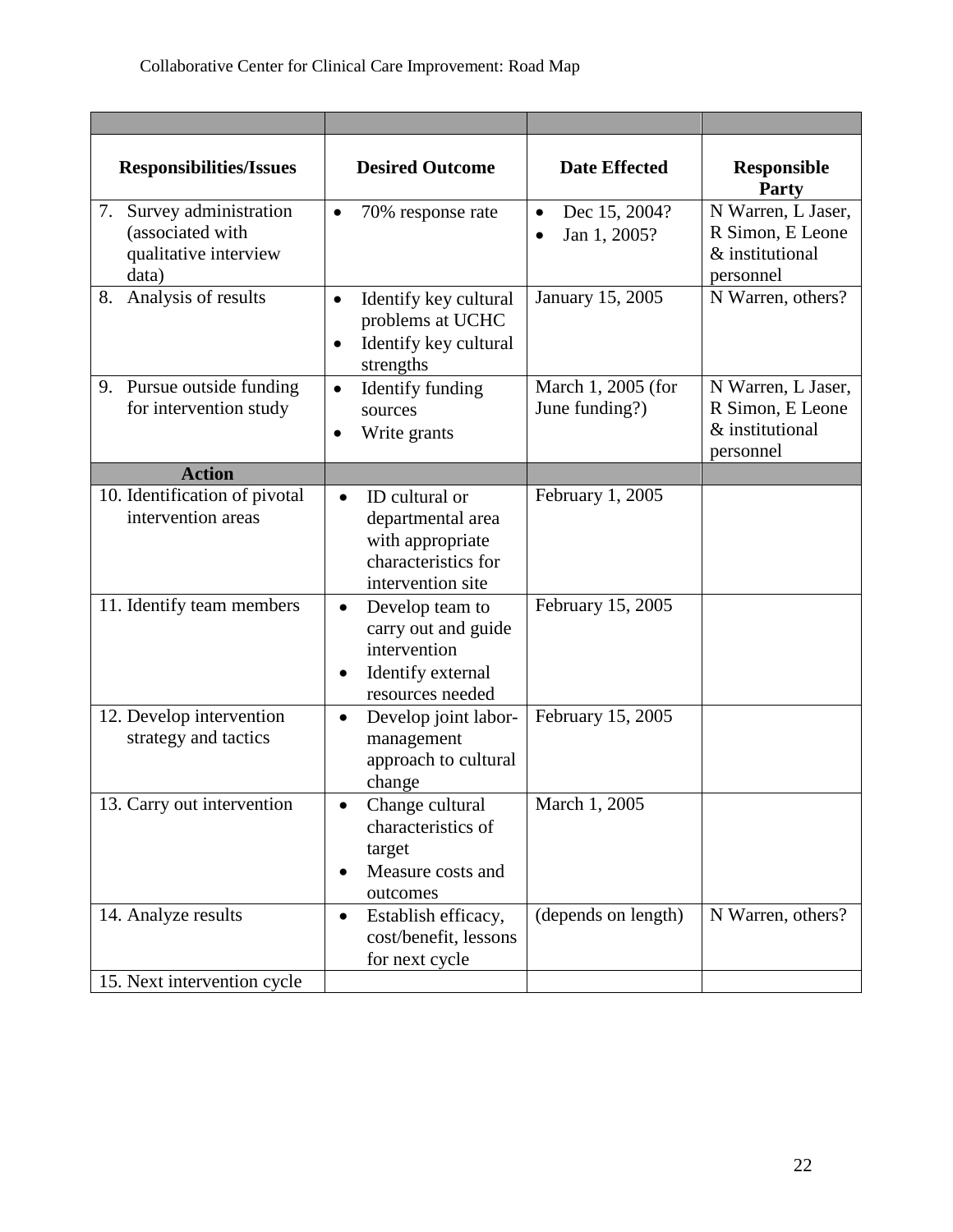| <b>Collaborative Center for Clinical Care Improvement</b><br><b>Subgroup for Medication Errors</b><br><b>Lisa Jaser, RPH</b> |                                                                                                                                                                                                                     |                                                                                                                        |                          |  |  |
|------------------------------------------------------------------------------------------------------------------------------|---------------------------------------------------------------------------------------------------------------------------------------------------------------------------------------------------------------------|------------------------------------------------------------------------------------------------------------------------|--------------------------|--|--|
| <b>Issues</b>                                                                                                                | <b>Desired Outcome</b>                                                                                                                                                                                              | <b>Date</b><br><b>Implemented</b>                                                                                      | <b>Responsible Party</b> |  |  |
| 1. Assessment                                                                                                                |                                                                                                                                                                                                                     |                                                                                                                        |                          |  |  |
| Assess current status, identify<br>high-risk areas.                                                                          | Identify comprehensive<br>$\blacksquare$<br>tool to assess status of<br>current medication error<br>prevention strategies<br>Submit UCHC data to<br>$\overline{\phantom{a}}$<br>collaborate with the ISMP<br>effort | November 1,<br>2004<br>Tool identified:<br><b>ISMP</b> Medication<br><b>Safety Self</b><br>Assessment for<br>Hospitals | Jaser, Sanford,<br>Angus |  |  |
| Proactive status assessment                                                                                                  | Utilizing tool assess<br>$\overline{\phantom{a}}$<br>current status, anticipated<br>status post-POE<br>implementation, and<br>anticipated status post<br>medication administration<br>checking (MAK)                | November 1,<br>2004                                                                                                    | Jaser, Sanford,<br>Angus |  |  |
| <b>Ongoing Assessment</b>                                                                                                    | With each stage of<br>$\overline{\phantom{a}}$<br>implementation<br>reassessment of actual<br>status utilizing the same<br>tool                                                                                     | Post POE<br>June 1, 2005<br>Post MAK<br>September 1,<br>2005                                                           | Jaser, Sanford,<br>Angus |  |  |
| 2. Technology                                                                                                                |                                                                                                                                                                                                                     |                                                                                                                        |                          |  |  |
| <b>Physician Order Entry</b>                                                                                                 | <b>Siemens Patient Safety</b><br>$\frac{1}{2}$<br><b>System Invision</b>                                                                                                                                            | May 1, 2005<br>Surgery 7                                                                                               | <b>UCHC</b>              |  |  |
| <b>Medication Administration</b><br>Checking                                                                                 | <b>Siemens Patient Safety</b><br>$\blacksquare$<br>System MAK                                                                                                                                                       | August 1, 2005<br>Surgery 7                                                                                            | <b>UCHC</b>              |  |  |
| Unit of Use Medication<br>Bar-Coding                                                                                         | Oral Solid packaging sys.<br>Oral Liquid packaging<br>system                                                                                                                                                        | September 2004                                                                                                         | Jaser                    |  |  |
| <b>Infusion Pumps</b>                                                                                                        | <b>Alaris Smart Pump</b><br>$\overline{\phantom{a}}$<br>Guardrails                                                                                                                                                  | <b>June 2004</b>                                                                                                       | <b>UCHC</b>              |  |  |
| <b>Computer Generated</b><br><b>Discharge Medications</b>                                                                    | <b>Siemens Patient Safety</b><br>$\overline{\phantom{a}}$<br><b>System Invision</b>                                                                                                                                 |                                                                                                                        |                          |  |  |
| Direct communication between<br>outpatient and inpatient<br>services to determine<br>medication history                      | <b>Siemens Patient Safety</b><br>$\overline{\phantom{a}}$<br>System<br><b>Clinical Manager</b>                                                                                                                      |                                                                                                                        |                          |  |  |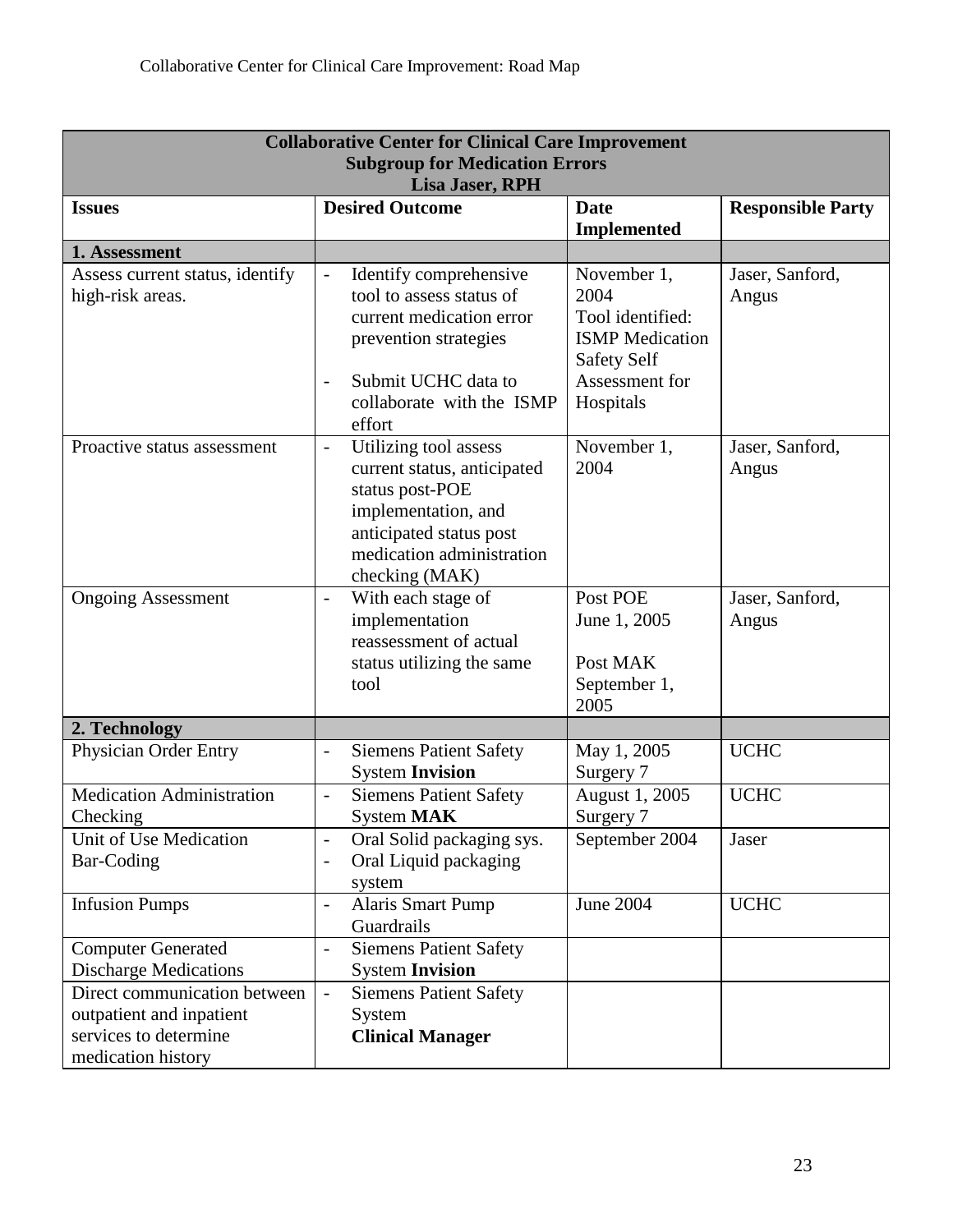| 3. Systems                                           |                                            |                                                                                                                           |                             |       |
|------------------------------------------------------|--------------------------------------------|---------------------------------------------------------------------------------------------------------------------------|-----------------------------|-------|
| <b>Computer Generated Paper</b><br><b>MARS</b>       | $\overline{\phantom{m}}$                   | Reduction of transcription<br>errors                                                                                      | January 2005                | Jaser |
| Pyxis Connect                                        | $\overline{\phantom{a}}$                   | Improved legibility of<br>handwritten orders                                                                              | December 2004               | Jaser |
| <b>Standard Medication</b><br>Concentrations         | $\overline{a}$                             | Minimize errors with<br>consistent medication<br>concentrations                                                           | Ongoing                     | Jaser |
| <b>High Risk Medication</b>                          | $\overline{\phantom{a}}$                   | Develop a list of high-risk<br>medications. Create<br>policy/procedure regarding<br>use of high risk<br>medications       |                             |       |
| Abbreviations                                        | $\overline{\phantom{a}}$<br>$\overline{a}$ | Develop unacceptable<br>medical abbreviations list.<br>Audit use                                                          | February 1, 2004            |       |
| Sound/Look Alike<br>Medications                      | $\frac{1}{2}$                              | Develop systems to<br>identify and manage                                                                                 | Ongoing                     |       |
| <b>Patient Allergy</b>                               | $\overline{a}$                             | Documented allergy<br>information on every<br>patient<br>Generate report to identify<br>patients without<br>documentation | June 14, 2004               |       |
| <b>Pharmacist Intervention</b>                       | $\overline{\phantom{0}}$                   | Pharmacists to round with<br>medical teams                                                                                | Post CPOE<br>implementation |       |
| Pharmacist Review of all<br><b>Medication Orders</b> | $\overline{\phantom{a}}$                   | Increase current level to<br>include all units, including<br>emergency dept and OR.                                       | Post CPOE<br>implementation |       |
| <b>Unit Dose</b>                                     | $\overline{\phantom{a}}$                   | All areas of UCHC receive<br>unit dosed medications:<br><b>NICU</b>                                                       |                             |       |
| <b>Intravenous Medication</b><br>Preparation         | $\frac{1}{2}$                              | Assess current practice<br>Goal: 100% preparation<br>by pharmacy or some other<br>contained system ie)<br>AddVantage      |                             |       |
| <b>Premixed Medications</b>                          | $\overline{\phantom{0}}$                   | Commercially available<br>premixed medications are<br>obtained when available                                             | Ongoing                     | Jaser |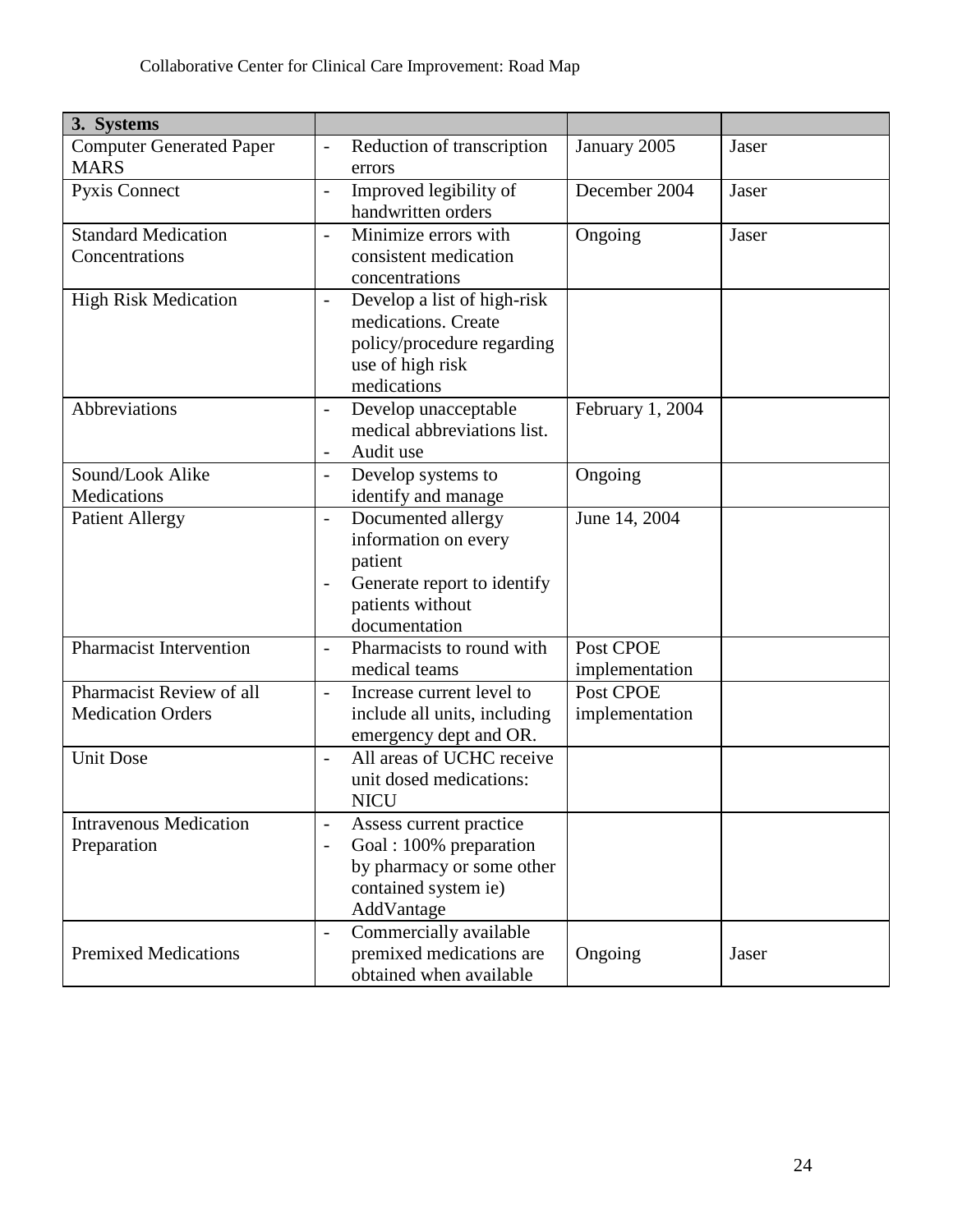| 4. Education                      |                                                   |             |  |
|-----------------------------------|---------------------------------------------------|-------------|--|
| <b>Mandatory Annual Education</b> | Computer based training<br>$\blacksquare$         | November 1, |  |
|                                   | focus: medication error                           | 2004        |  |
|                                   | reduction                                         |             |  |
| Newsletter                        | Monthly Newsletter to<br>$\overline{\phantom{a}}$ |             |  |
|                                   | highlight similar sounding                        |             |  |
|                                   | drug names or potential                           |             |  |
|                                   | look-alikes.                                      |             |  |
|                                   | Provide drug information                          |             |  |
|                                   | with regard to new                                |             |  |
|                                   | medications on the market.                        |             |  |
|                                   | Identify current drug<br>$\overline{\phantom{a}}$ |             |  |
|                                   | shortages                                         |             |  |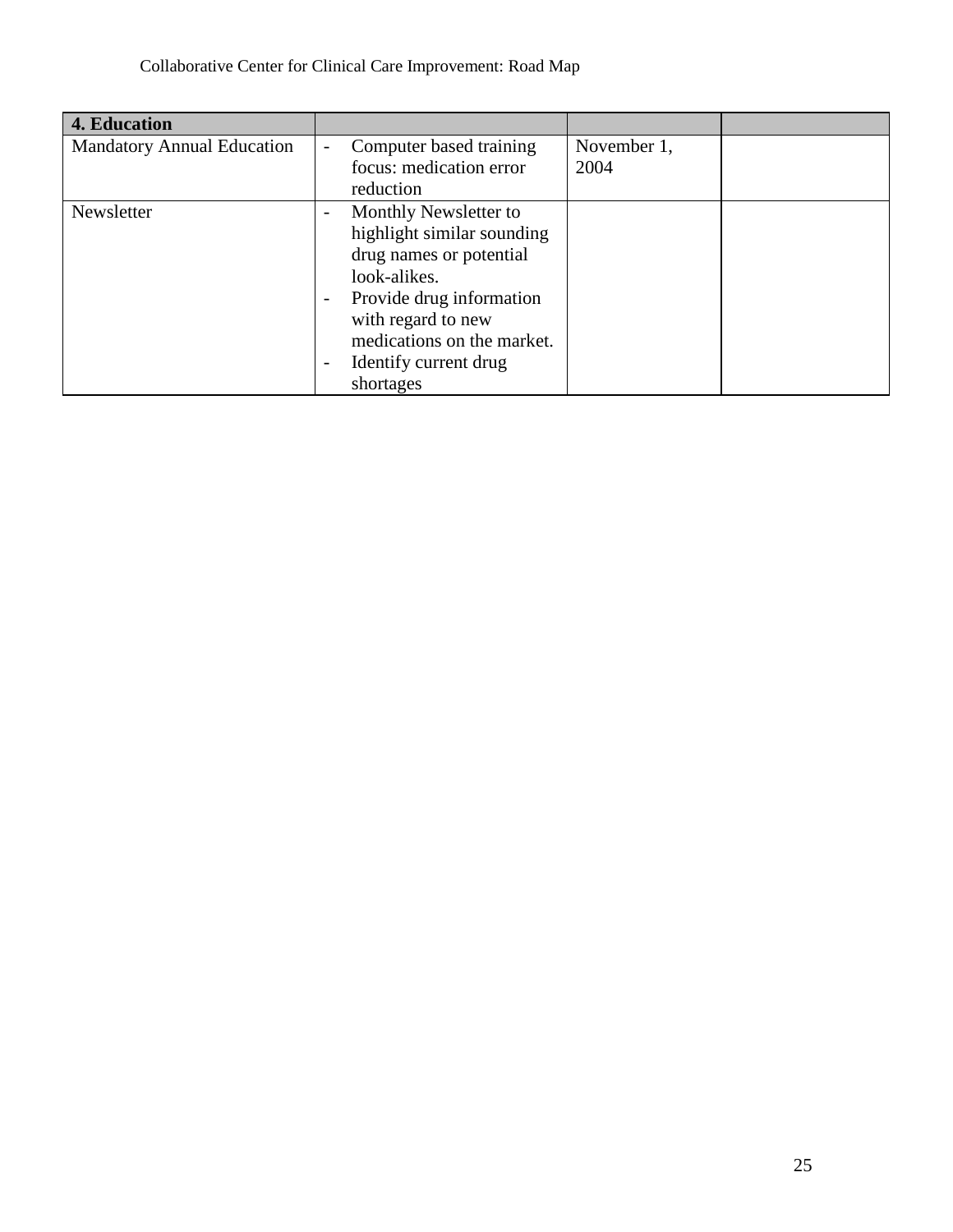#### **Collaborative Center for Clinical Care Improvement Subgroup for Pain Work Group Joseph Civetta, MD**

## **1. Assessment Phase**

- a. Use JCAHO standards
- b. Determine knowledge base necessary
- c. Baseline assessment of staff
- d. Computer based pre-test ('tension to learn')

# 2. **Process**

## **Self Education**

- a. Review capability (immediately available)
- b. Computer based post-test (demonstrate ability to learn)
- c. Feedback to staff on performance
- d. Advanced test
- e. Suggestions from Staff regarding more content

# 3. **Outcomes**

# **Intermediate**

- a. Measure:
	- i. Analyze pain scores (number of high, time)
	- ii. Order changes to adequate control
	- iii. Use of consultants
- b. Feedback
- c. Identify gaps between knowledge and practice
- d. Identify specific individuals and specific remedial plans

#### 4. **Final**

- a. Patient satisfaction
- b. Feedback